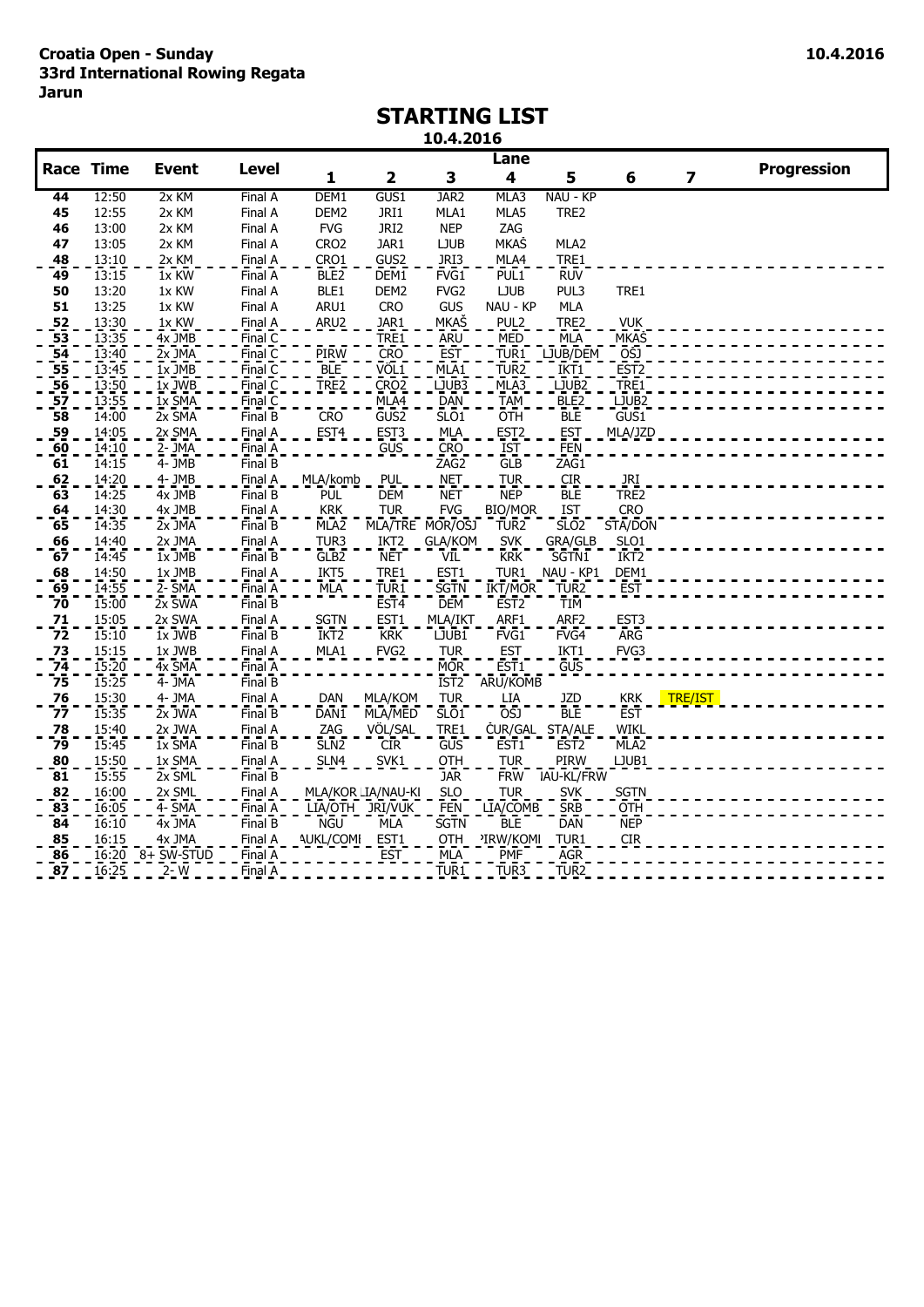| Start 44<br>12:50 |                  |                              |                                 | Qualification<br>2x KM |
|-------------------|------------------|------------------------------|---------------------------------|------------------------|
|                   | CODE             | <b>CLUB</b>                  | <b>CREW</b>                     |                        |
| 1                 | DEM <sub>1</sub> | Dravske elektrane<br>Maribor | Jernej Grace, Filip Koren       |                        |
| 2                 | GUS1             | Gusar                        | Teo Sirić, Ivan Vuković         |                        |
| 3                 | JAR <sub>2</sub> | Jarun                        | Lovro Švenda, Fran Peranović    |                        |
| 4                 | MLA3             | Mladost                      | Niko Brubišić, Tomislav Ramljak |                        |
| 5                 | NAU - KP         | Nautilus - Koper             | Sergej Čupković, Vid Terbižan   |                        |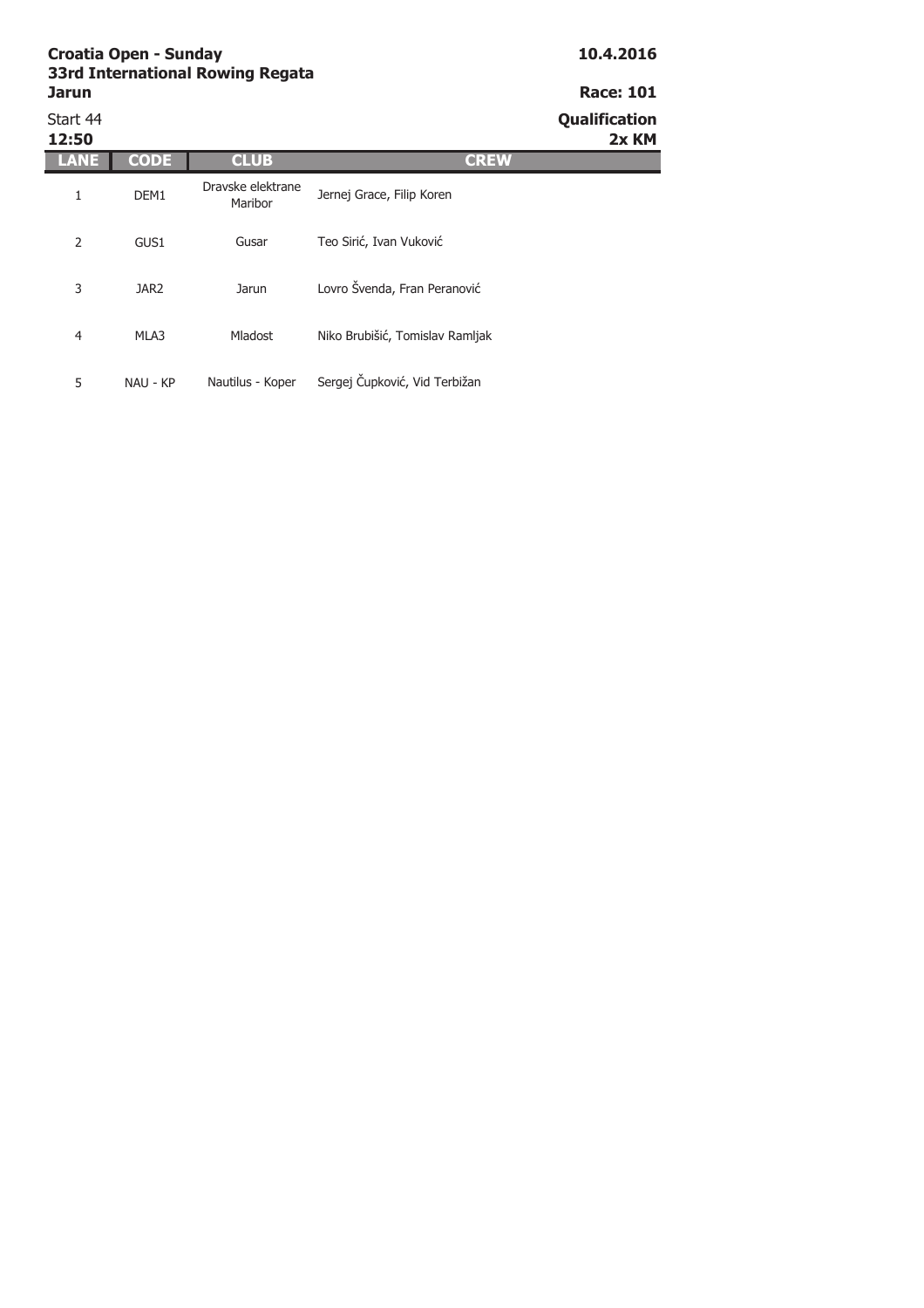| Start 45<br>12:55 |                  |                              |                                | <b>Qualification</b><br>2x KM |
|-------------------|------------------|------------------------------|--------------------------------|-------------------------------|
| ANE               | <b>CODE</b>      | <b>CLUB</b>                  | <b>CREW</b>                    |                               |
| 1                 | DEM <sub>2</sub> | Dravske elektrane<br>Maribor | Miha Kramberger, Jure Čas      |                               |
| 2                 | JRI1             | Jadran Rijeka                | Jakov Piškor, Goran Mirić      |                               |
| 3                 | MLA1             | Mladost                      | Nino Jukić, Fran Škalamera     |                               |
| 4                 | MLA5             | Mladost                      | Mateo Štrok, Andrija Knežević  |                               |
| 5                 | TRE2             | Trešnjevka                   | Roko Dubravica, Antonio Bančić |                               |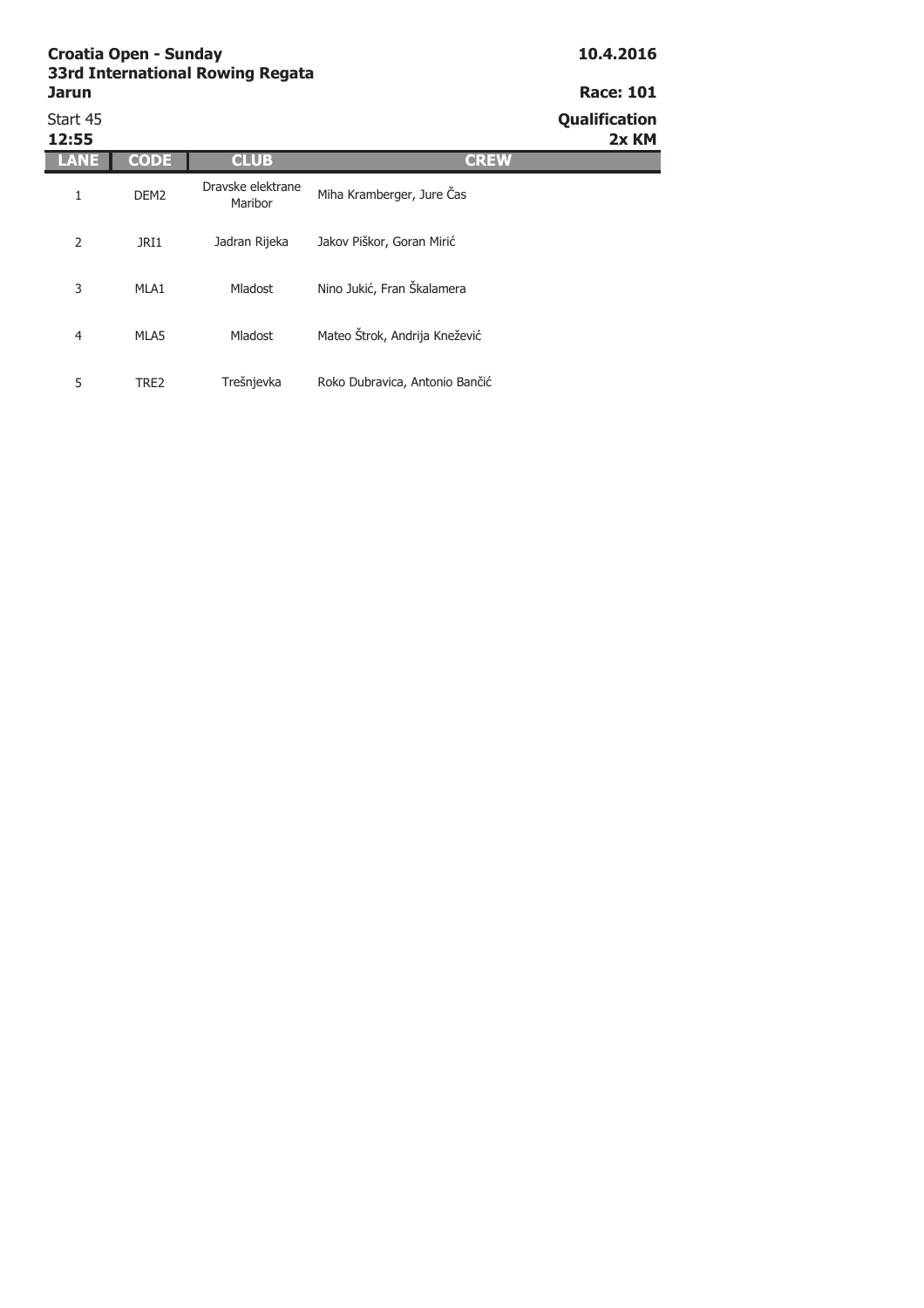| <b>Croatia Open - Sunday</b><br><b>33rd International Rowing Regata</b> | 10.4.2016   |               |                                                       |                        |  |  |
|-------------------------------------------------------------------------|-------------|---------------|-------------------------------------------------------|------------------------|--|--|
| <b>Jarun</b>                                                            |             |               |                                                       |                        |  |  |
| Start 46<br>13:00                                                       |             |               |                                                       | Qualification<br>2x KM |  |  |
|                                                                         | <b>CODE</b> | <b>CLUB</b>   | <b>CREW</b>                                           |                        |  |  |
| 1                                                                       | <b>FVG</b>  |               | Friuli Venezia Giulia Andrea Serafino, Andrea Verrone |                        |  |  |
| 2                                                                       | JRI2        | Jadran Rijeka | Vanja Ivošević, Dominik Slankamenac                   |                        |  |  |
| 3                                                                       | <b>NEP</b>  | Neptun        | Marko Sršen, Josip Savić                              |                        |  |  |

Zagreb Niko Morović, Tristan Orlić

4 ZAG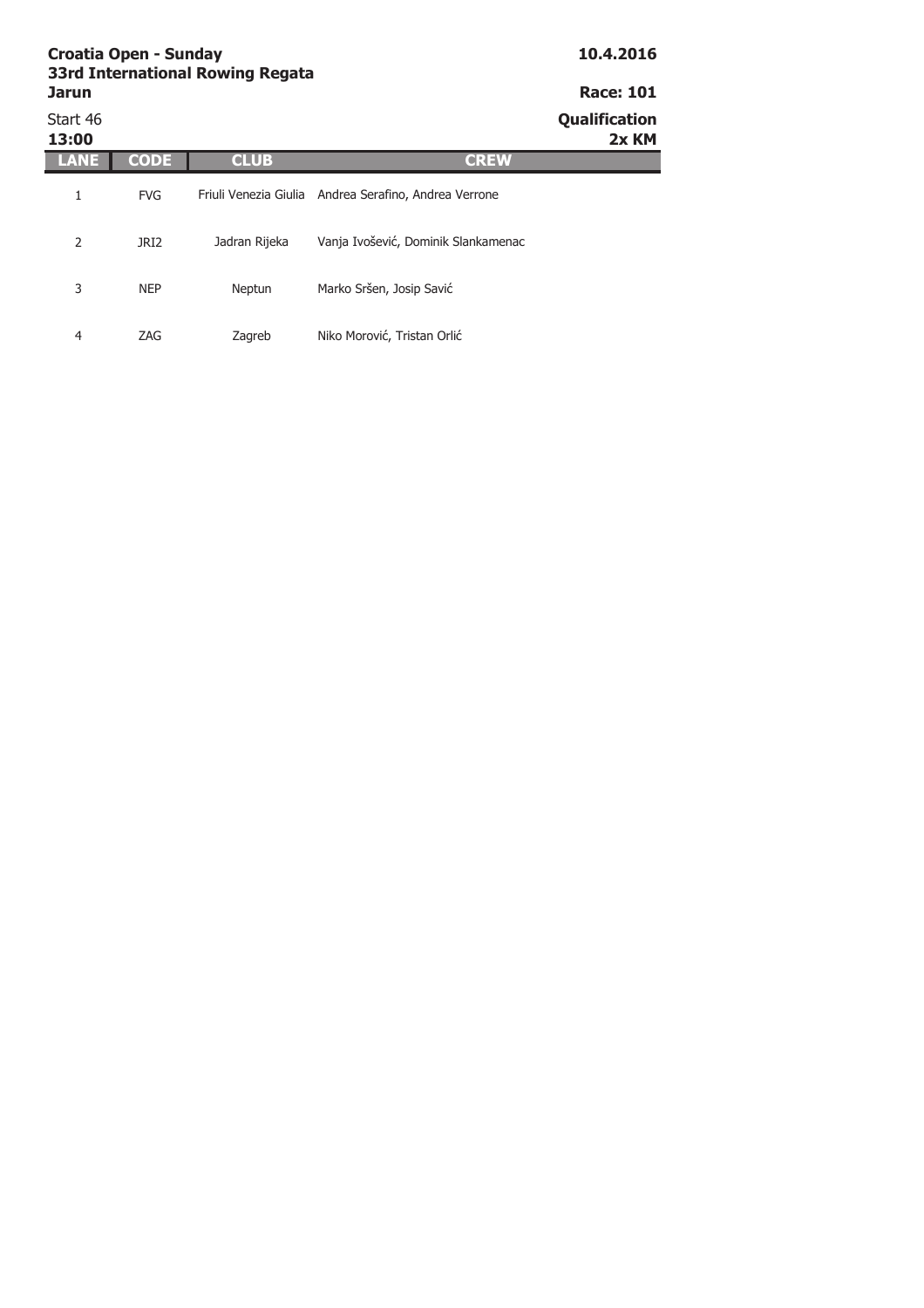| Start 47<br>13:05 |                  |                |                            | <b>Qualification</b><br>2x KM |
|-------------------|------------------|----------------|----------------------------|-------------------------------|
| LANE              | <b>CODE</b>      | <b>CLUB</b>    | <b>CREW</b>                |                               |
| 1                 | CRO <sub>2</sub> | Croatia        | Dujam Džaja, Danny Prelog  |                               |
| 2                 | JAR1             | Jarun          | Leo Varat, Matej Galić     |                               |
| 3                 | <b>LJUB</b>      | Ljubljanica    | Maj Magajna, Ažbe Magajna  |                               |
| $\overline{4}$    | MKAŠ             | Marina Kaštela | Luka Grbeša, Lovre Veljača |                               |
| 5                 | MLA <sub>2</sub> | <b>Mladost</b> | Timon Milin, Marko Fortuna |                               |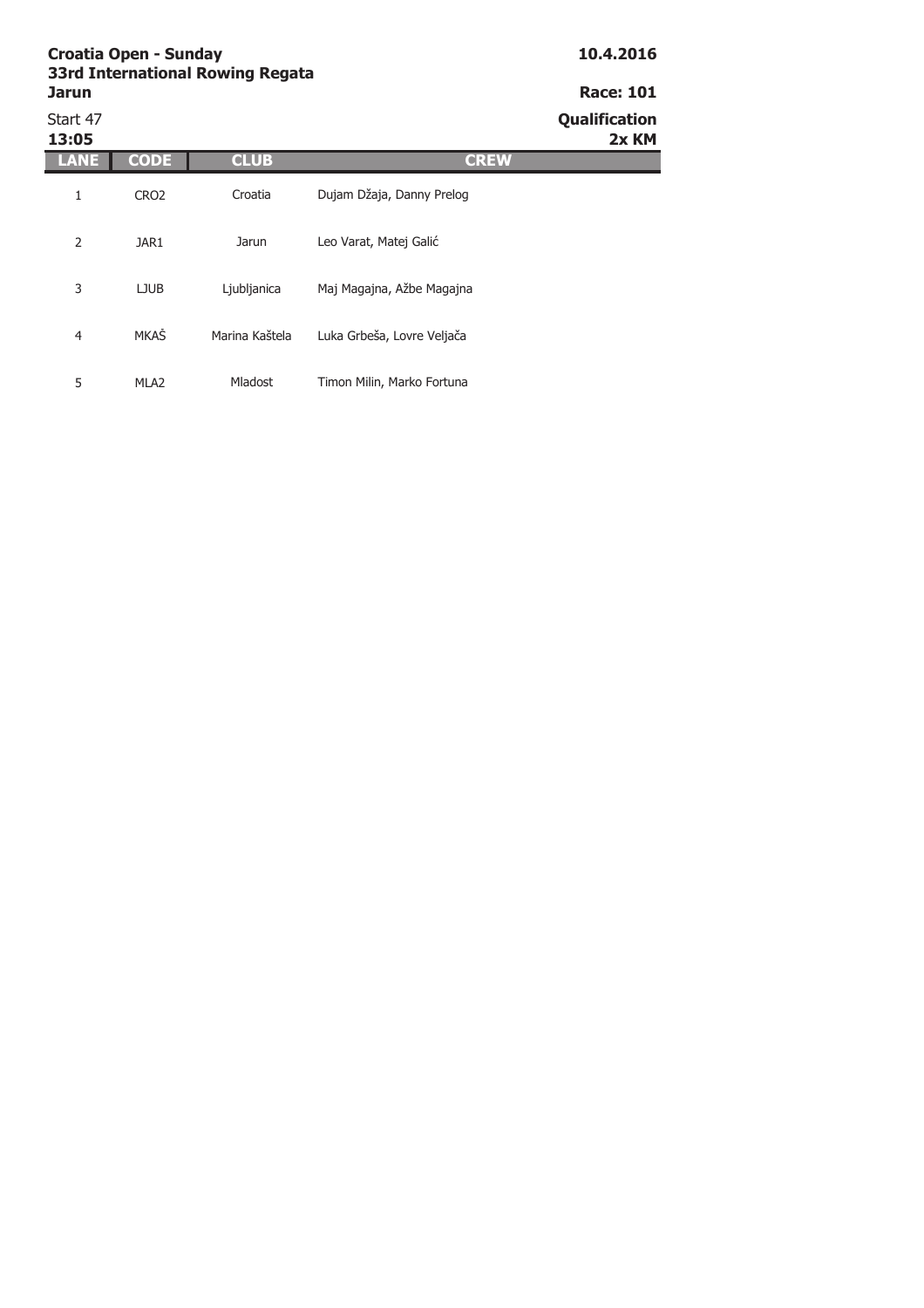| Start 48<br>13:10 |                  |                |                              | <b>Qualification</b><br>2x KM |
|-------------------|------------------|----------------|------------------------------|-------------------------------|
| LANE              | <b>CODE</b>      | <b>CLUB</b>    | <b>CREW</b>                  |                               |
| 1                 | CRO1             | Croatia        | Dorijan Meštrić, Borna Lušić |                               |
| 2                 | GUS <sub>2</sub> | Gusar          | Roko Jurić, Luka Pleić       |                               |
| 3                 | JRI3             | Jadran Rijeka  | Vito Labinjan, Matej Stilin  |                               |
| 4                 | MLA4             | <b>Mladost</b> | Dominik Puček, Roko Bule     |                               |
| 5                 | TRE1             | Trešnjevka     | Ante Zečević, Robert Grgac   |                               |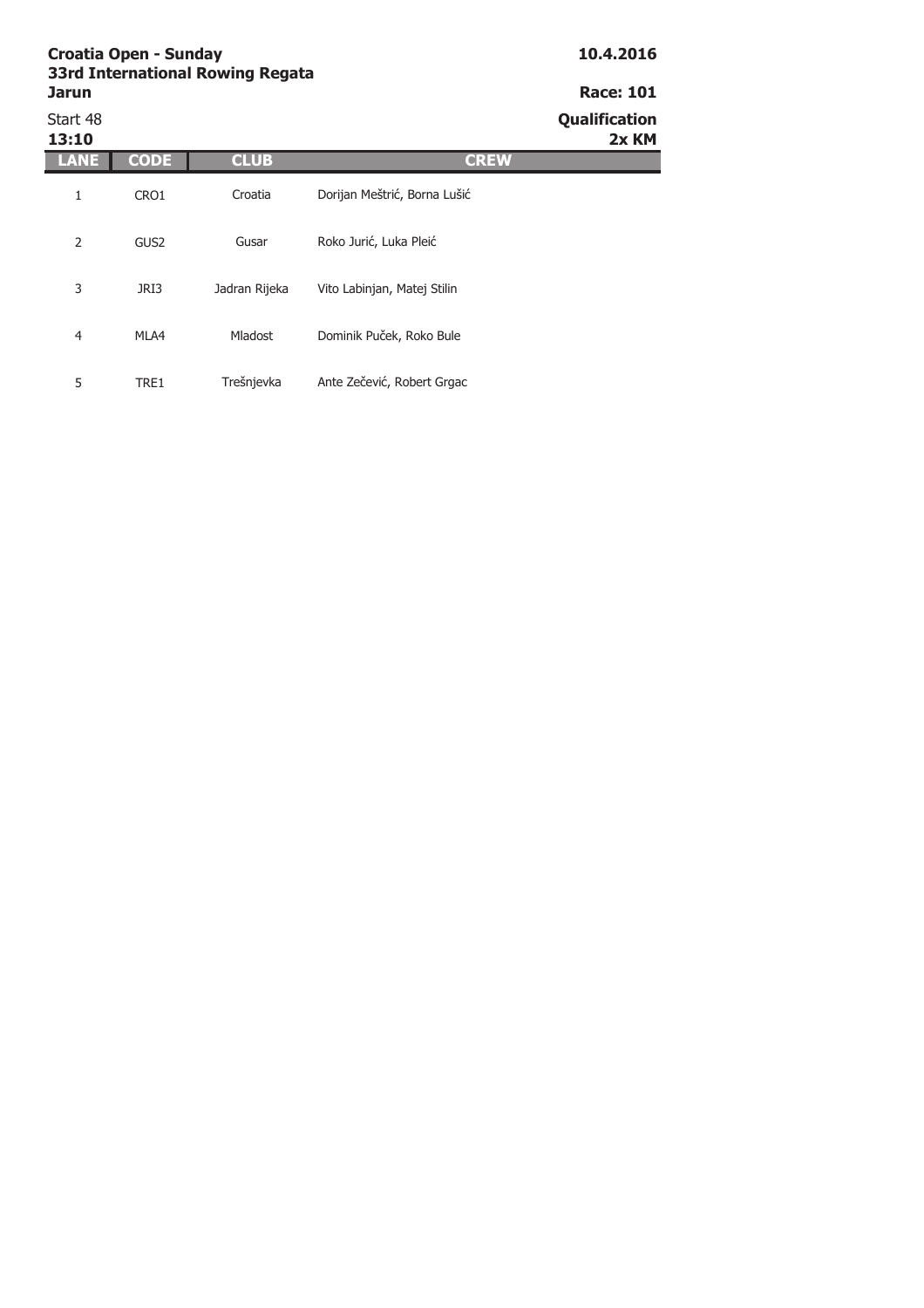# Start 49 **Qualification**

### **13:15 1x KW LANE CODE CLUB CLUB CREW** 1 BLE2 2 DEM1 3 FVG1 Bled Pia Grušovnjak Dravske elektrane Klara Polič Friuli Venezia Giulia Sara Goina

Pullino Flora Chersi

5 RUV Ruderverein Villach Marita Berger

4 PUL1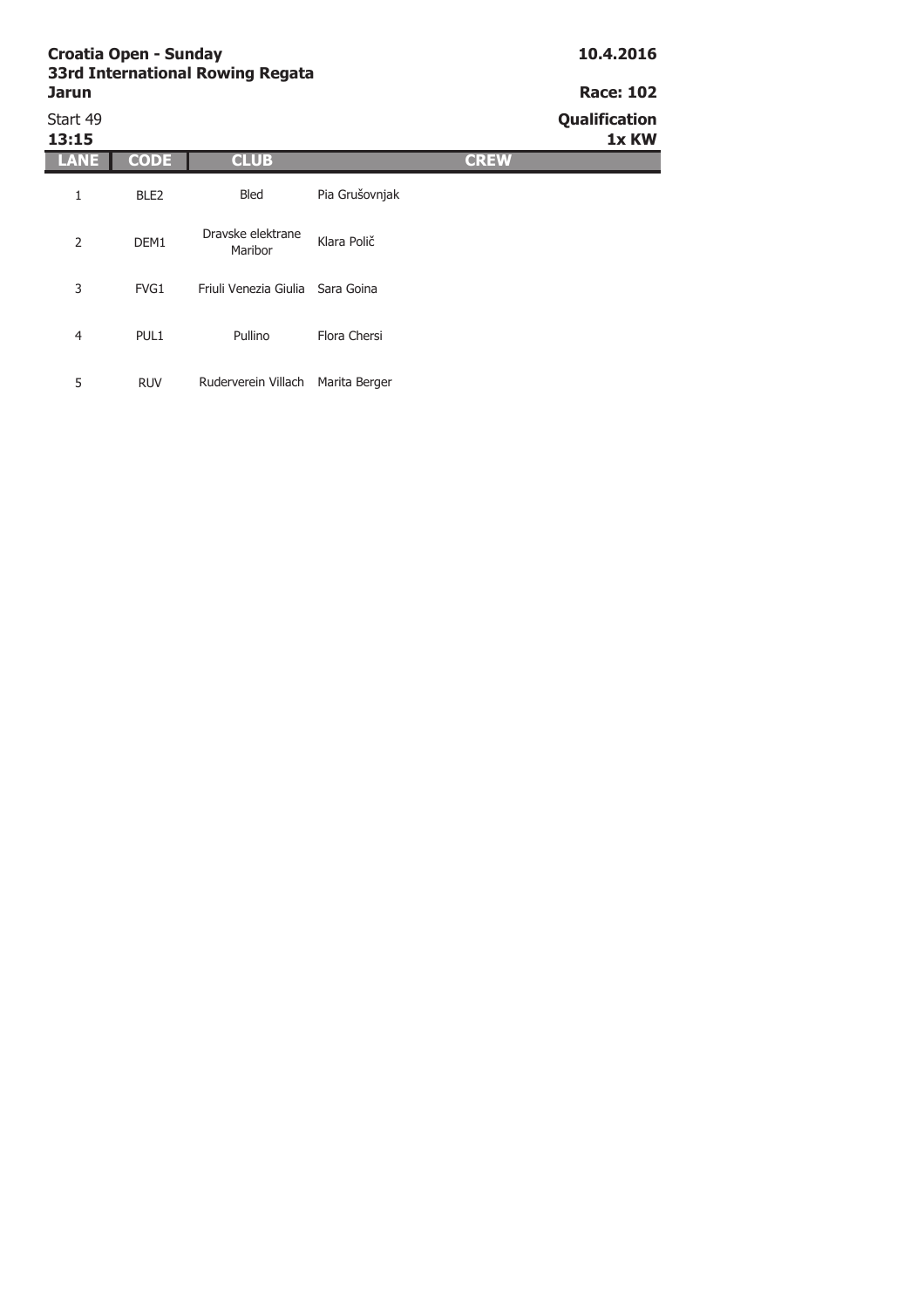| Start 50<br>13:20 |                  |                              |                   |             | Qualification<br>1x KW |
|-------------------|------------------|------------------------------|-------------------|-------------|------------------------|
| LANE              | <b>CODE</b>      | <b>CLUB</b>                  |                   | <b>CREW</b> |                        |
| 1                 | BLE1             | Bled                         | Jera Vovk         |             |                        |
| $\overline{2}$    | DEM <sub>2</sub> | Dravske elektrane<br>Maribor | Laura Brdelak     |             |                        |
| 3                 | FVG <sub>2</sub> | Friuli Venezia Giulia        | Edda Volponi      |             |                        |
| $\overline{4}$    | <b>LJUB</b>      | Ljubljanica                  | Nina Pintar       |             |                        |
| 5                 | PUL3             | Pullino                      | Jana Tull         |             |                        |
| 6                 | TRE1             | Trešnjevka                   | Victoria Glogolja |             |                        |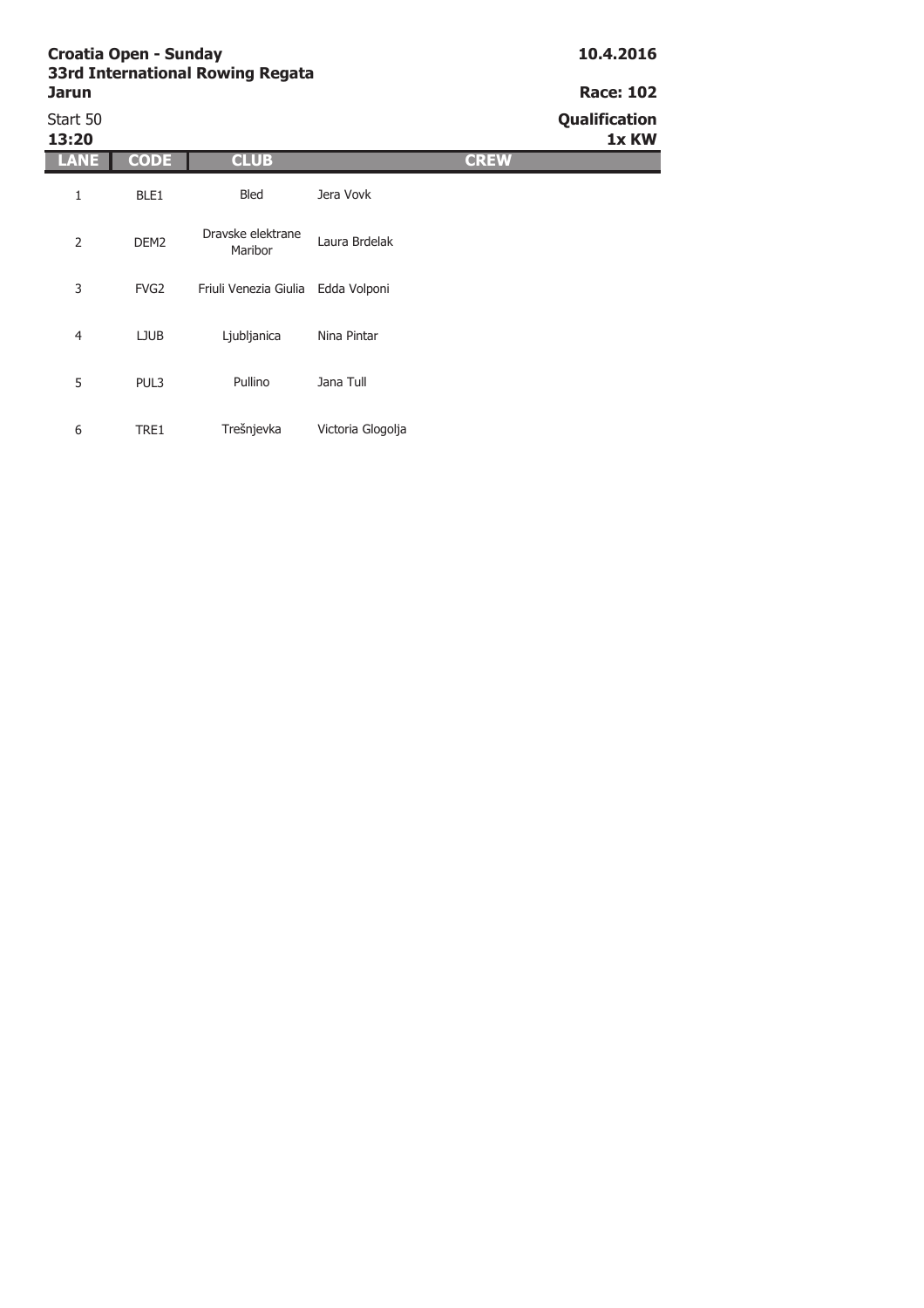# Start 51 **Qualification**

| 13:25          |             |                  |                | 1x KW |
|----------------|-------------|------------------|----------------|-------|
| LANE           | <b>CODE</b> | <b>CLUB</b>      | <b>CREW</b>    |       |
| 1              | ARU1        | Arupinum         | Lea Maružin    |       |
| 2              | <b>CRO</b>  | Croatia          | Sara Kolaković |       |
| 3              | <b>GUS</b>  | Gusar            | Maura Mrduljaš |       |
| $\overline{4}$ | NAU - KP    | Nautilus - Koper | Neja Tepeš     |       |
| 5              | <b>MLA</b>  | Mladost          | Reina Rimbaldo |       |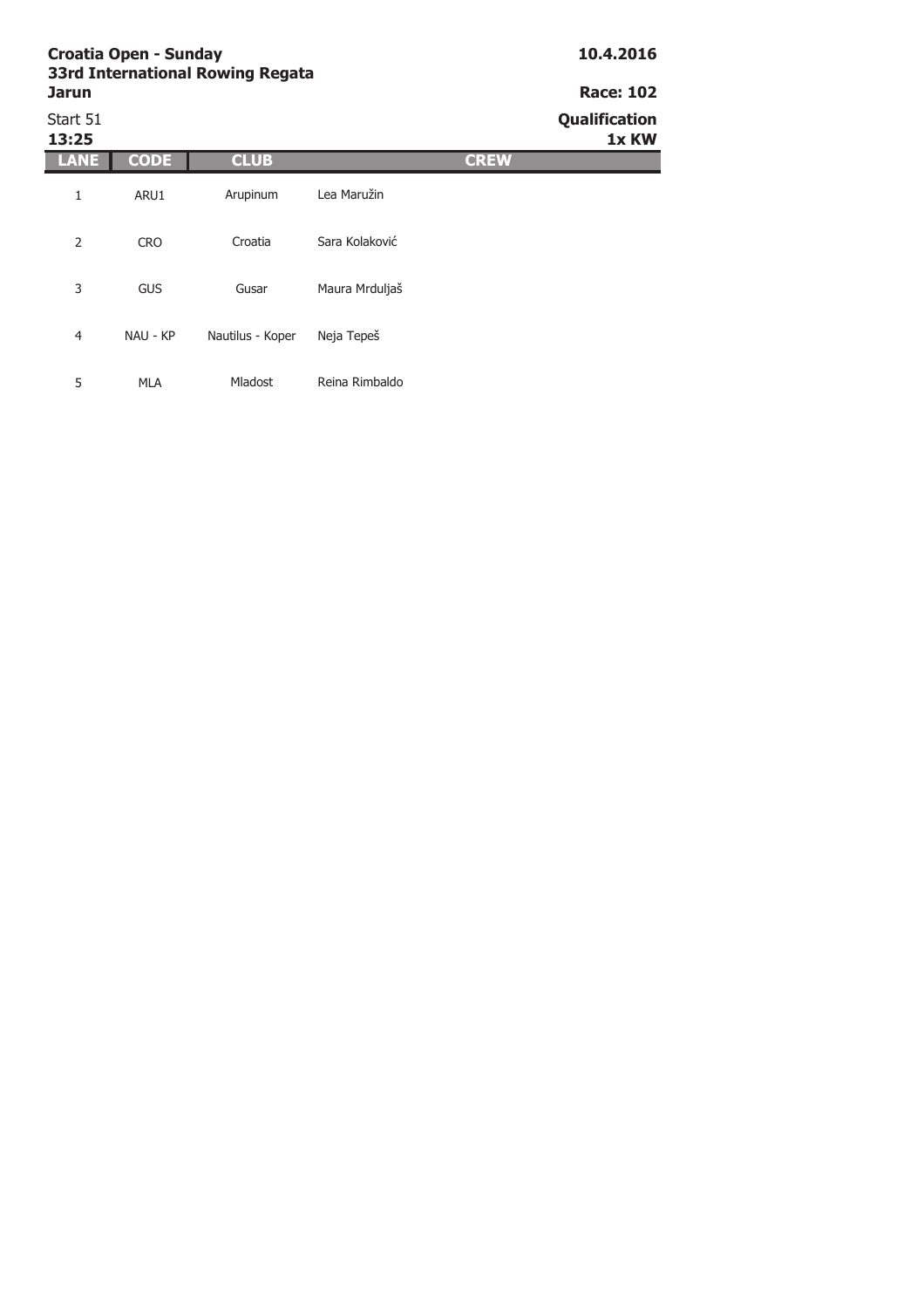| Start 52<br>13:30 |                  |                |                    | Qualification<br>1x KW |
|-------------------|------------------|----------------|--------------------|------------------------|
| LANE              | <b>CODE</b>      | <b>CLUB</b>    |                    | <b>CREW</b>            |
| 1                 | ARU2             | Arupinum       | Femi Matošević     |                        |
| $\overline{2}$    | JAR1             | Jarun          | Tamara Razvalić    |                        |
| 3                 | <b>MKAŠ</b>      | Marina Kaštela | Antea Duvnjak      |                        |
| $\overline{4}$    | PUL <sub>2</sub> | Pullino        | Nikita Pines       |                        |
| 5                 | TRE2             | Trešnjevka     | Valeria Glogolja   |                        |
| 6                 | <b>VUK</b>       | Vukovar        | Katarina Bataković |                        |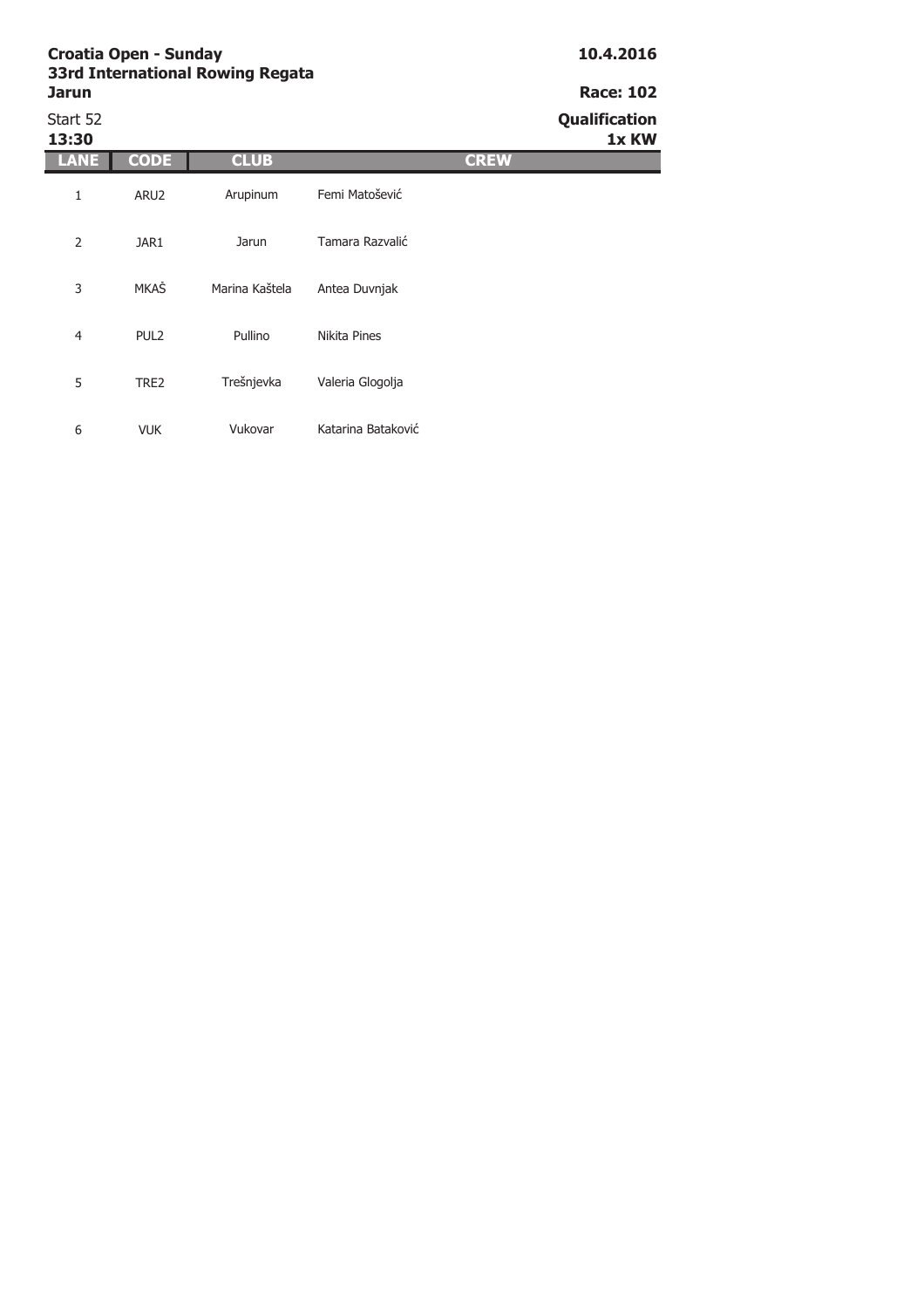| Jarun             |             |                | <b>Race: 106</b>                                              |
|-------------------|-------------|----------------|---------------------------------------------------------------|
| Start 53<br>13:35 |             |                | <b>Final C</b><br>4x JMB                                      |
| LANE              | <b>CODE</b> | <b>CLUB</b>    | <b>CREW</b>                                                   |
| 2                 | TRE1        | Trešnjevka     | Vinko Zoričić, Viktor Pujas, Noah Kordić, Robert Rukavina     |
| 3                 | <b>ARU</b>  | Arupinum       | Noel Kopitar, Teo Apollonio, Sven Peteh, Moreno Pajković      |
| 4                 | <b>MED</b>  | <b>Medulin</b> | Luka Grubeša, Mario Buršić, Oskar Kovač, Ivan Milošević       |
| 5                 | <b>MLA</b>  | <b>Mladost</b> | Sven Skroč, Lovro Škrina, Fran Čumpek, Brun Zufikarpašić      |
| 6                 | <b>MKAS</b> | Marina Kaštela | Roberto Cvijetić, Duje Perišin, Josip Bedalov, Marin Mateljan |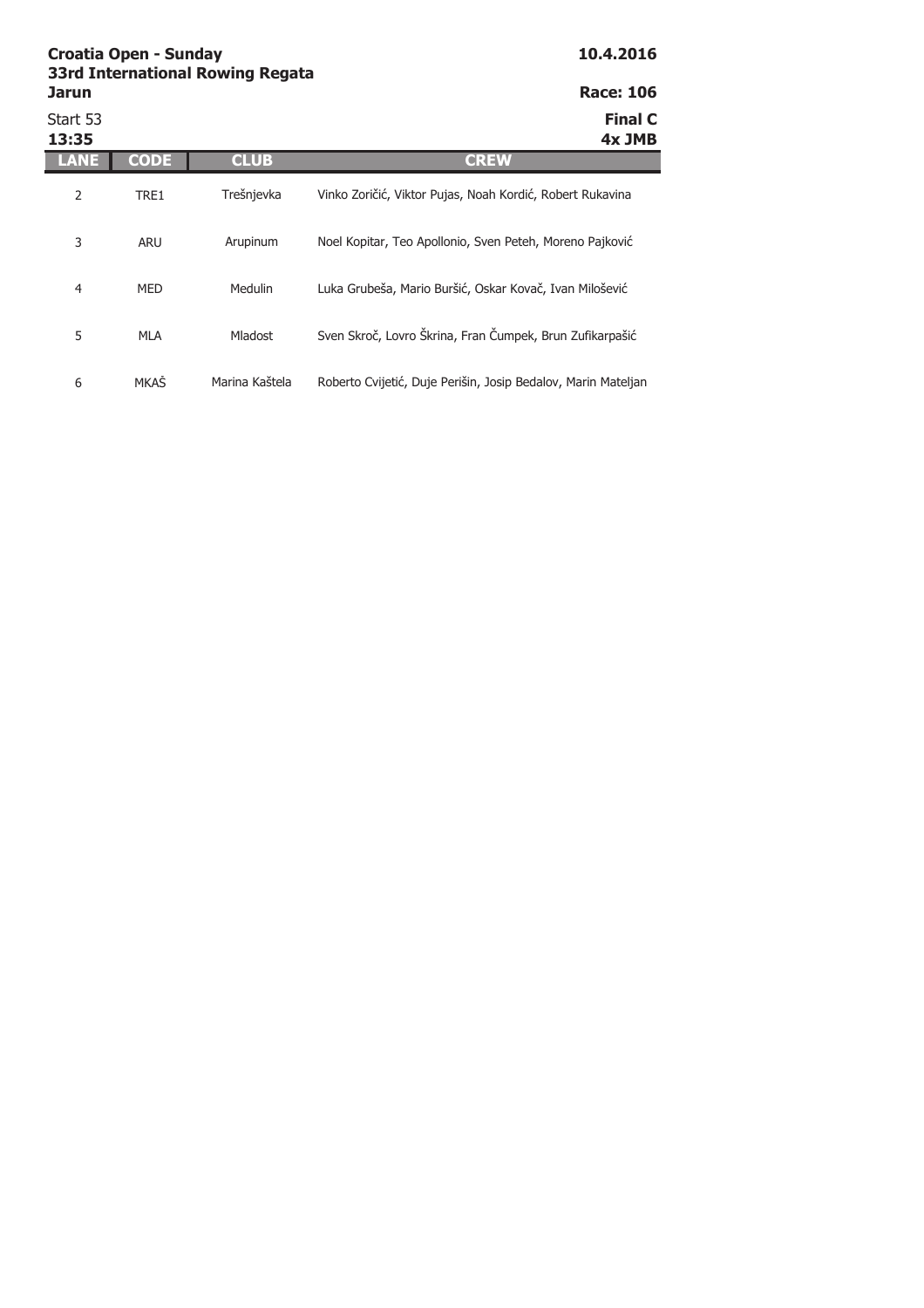| <b>Jarun</b> |             | <b>SSIG INCERTIGUORE ROWING REGALA</b> |                         | <b>Race: 107</b> |
|--------------|-------------|----------------------------------------|-------------------------|------------------|
| Start 54     |             |                                        |                         | <b>Final C</b>   |
| 13:40        |             |                                        |                         | 2x JMA           |
| LANE         | <b>CODE</b> | <b>CLUB</b>                            | CR EW                   |                  |
|              | <b>PIRW</b> | Pirat Wien                             | Levi Weber, Oskar Moser |                  |

2 CRO 3 EST 4 TUR1 5 LJUB/DEM 6 OŠJ Turkish Rowing Irkish Rowing<br>Federation Ahmet Ensar Yildirim, Bilal Karademir Ljubljanica/ Dravske anica/ Dravske<br>el. Mar. Miha Cafuta, Rok Makrovič Ošjak Antonio Šparović, Leon Surjan Croatia Filip Lesić, Karlo Habuda Estonian Rowing tonian Rowing<br>Federation Rain Harjus, Ander Koppel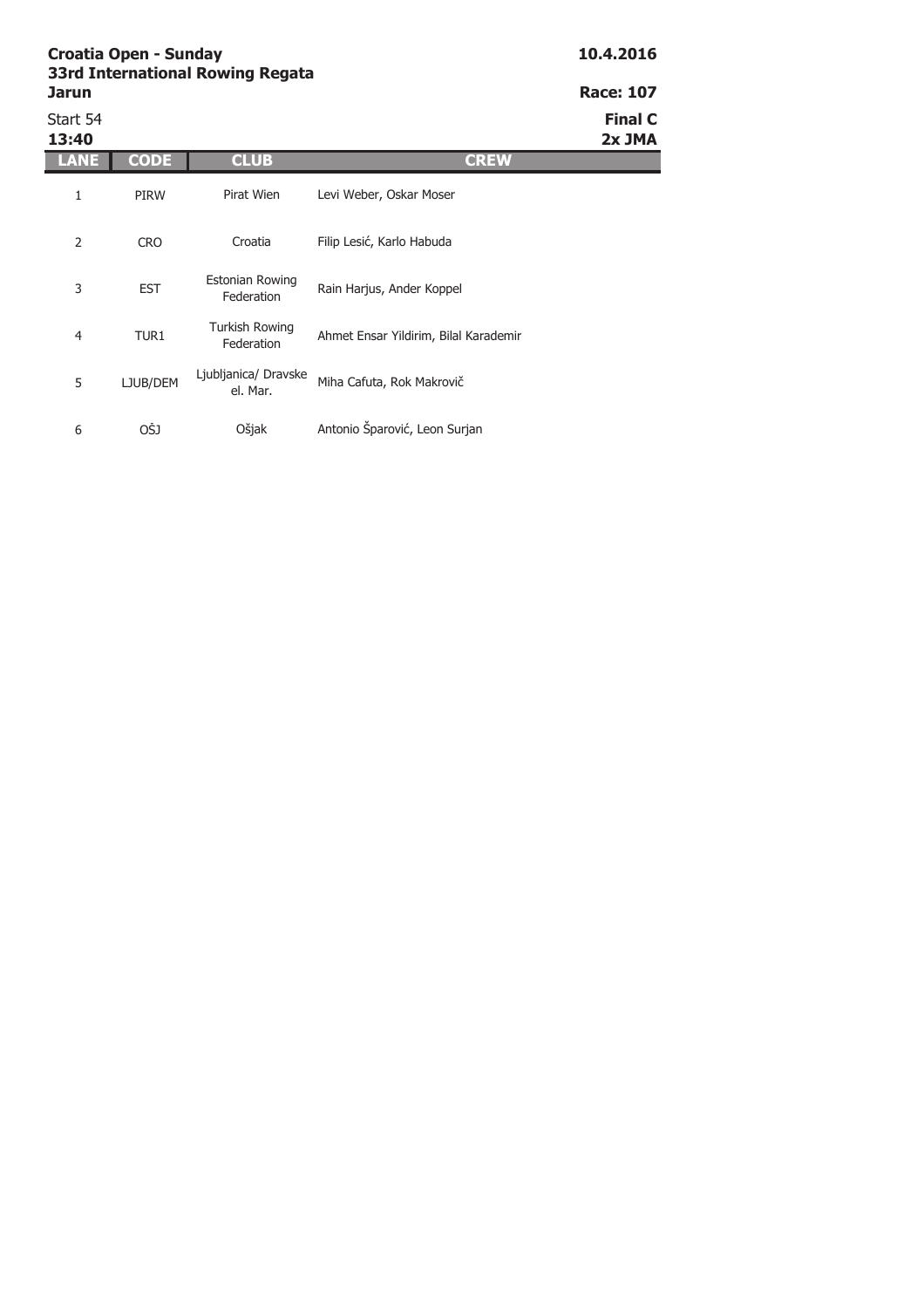| <b>Jarun</b>      |                  |                                      |                   | <b>Race: 108</b>         |
|-------------------|------------------|--------------------------------------|-------------------|--------------------------|
| Start 55<br>13:45 |                  |                                      |                   | <b>Final C</b><br>1x JMB |
| LANE              | <b>CODE</b>      | <b>CLUB</b>                          |                   | <b>CREW</b>              |
| 1                 | <b>BLE</b>       | Bled                                 | Tonejc Metevž     |                          |
| 2                 | VÖL1             | Völkermarkt                          | David Krassnig    |                          |
| 3                 | MLA1             | <b>Mladost</b>                       | Karlo Romanić     |                          |
| $\overline{4}$    | TUR <sub>2</sub> | <b>Turkish Rowing</b><br>Federation  | Behlül Uyar       |                          |
| 5                 | IKT1             | Iktus                                | Vedran Steiner    |                          |
| 6                 | EST <sub>2</sub> | <b>Estonian Rowing</b><br>Federation | Handreas Kivistik |                          |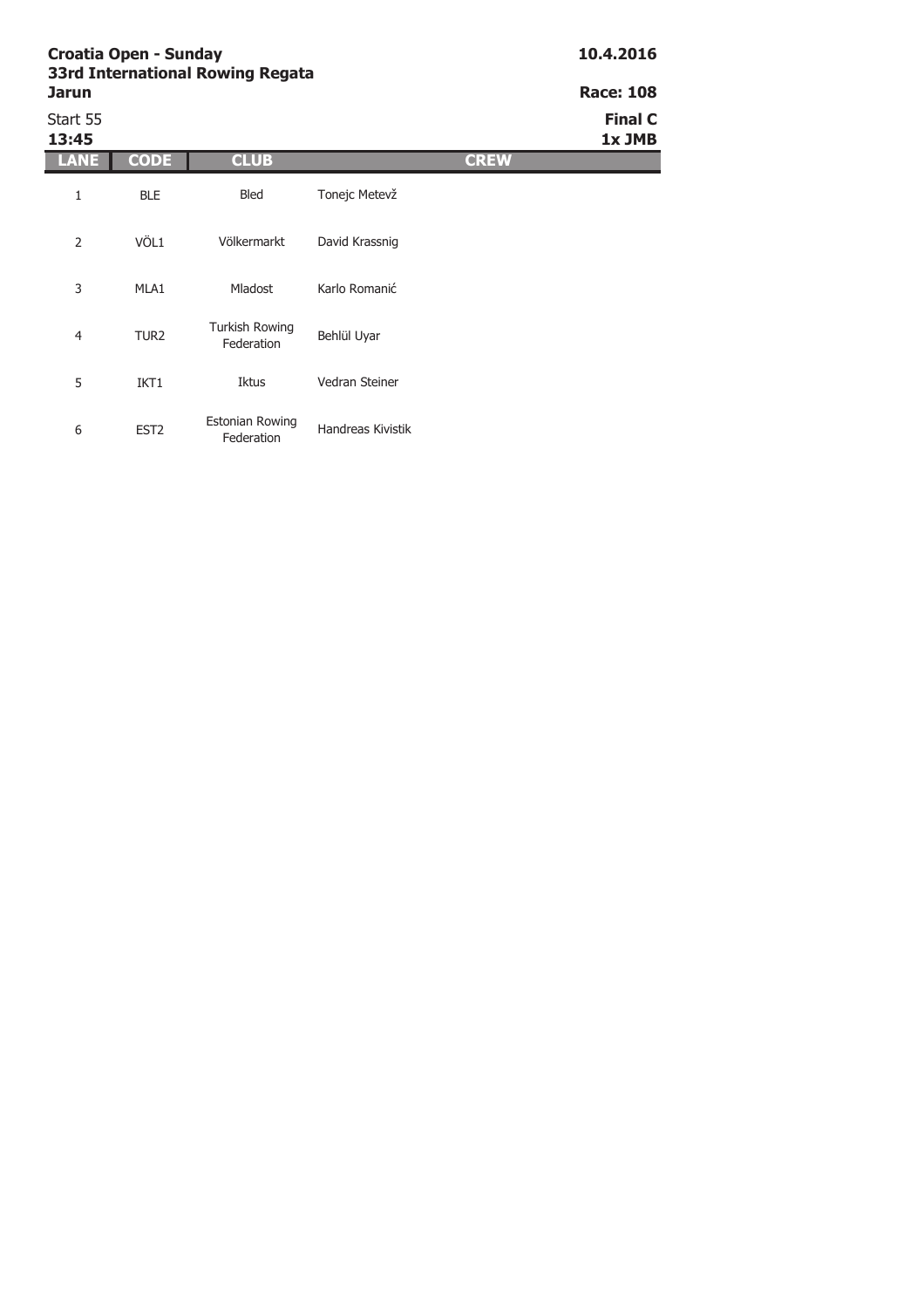| <b>Jarun</b>      |                   |             |                  |             | <b>Race: 111</b>         |
|-------------------|-------------------|-------------|------------------|-------------|--------------------------|
| Start 56<br>13:50 |                   |             |                  |             | <b>Final C</b><br>1x JWB |
| LANE              | <b>CODE</b>       | <b>CLUB</b> |                  | <b>CREW</b> |                          |
| 1                 | TRE2              | Trešnjevka  | Dora Dundić      |             |                          |
| 2                 | CRO <sub>2</sub>  | Croatia     | Talia Kovačić    |             |                          |
| 3                 | LJUB3             | Ljubljanica | Lea Hren         |             |                          |
| 4                 | MLA3              | Mladost     | Ema Gregić       |             |                          |
| 5                 | LJUB <sub>2</sub> | Ljubljanica | Pia Potočnik     |             |                          |
| 6                 | TRE1              | Trešnjevka  | Bianka Milinović |             |                          |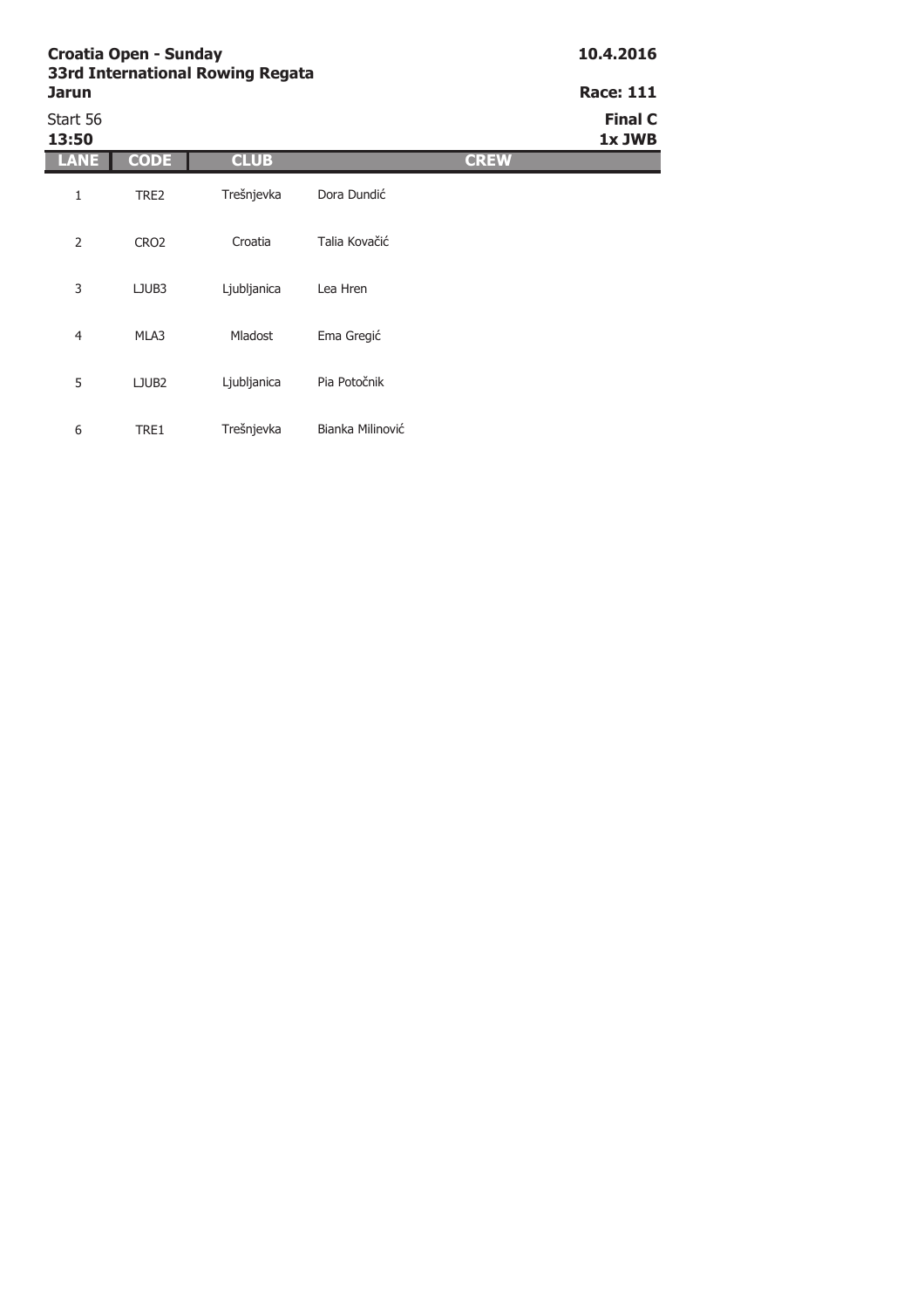| <b>Croatia Open - Sunday</b><br><b>33rd International Rowing Regata</b> | 10.4.2016        |                  |                   |             |                          |
|-------------------------------------------------------------------------|------------------|------------------|-------------------|-------------|--------------------------|
| <b>Jarun</b>                                                            |                  | <b>Race: 115</b> |                   |             |                          |
| Start 57<br>13:55                                                       |                  |                  |                   |             | <b>Final C</b><br>1x SMA |
| ANE                                                                     | <b>CODE</b>      | <b>CLUB</b>      |                   | <b>CREW</b> |                          |
| $\overline{2}$                                                          | MLA4             | <b>Mladost</b>   | Marko Pap         |             |                          |
| 3                                                                       | <b>DAN</b>       | Danubius         | Luka Vrbaški      |             |                          |
| $\overline{4}$                                                          | <b>TAM</b>       | Tamiš            | Mihajlo Atanackov |             |                          |
| 5                                                                       | BLE <sub>2</sub> | <b>Bled</b>      | Jožef Šmid        |             |                          |

Ljubljanica Anže Furlan

5 BLE2

6 LJUB2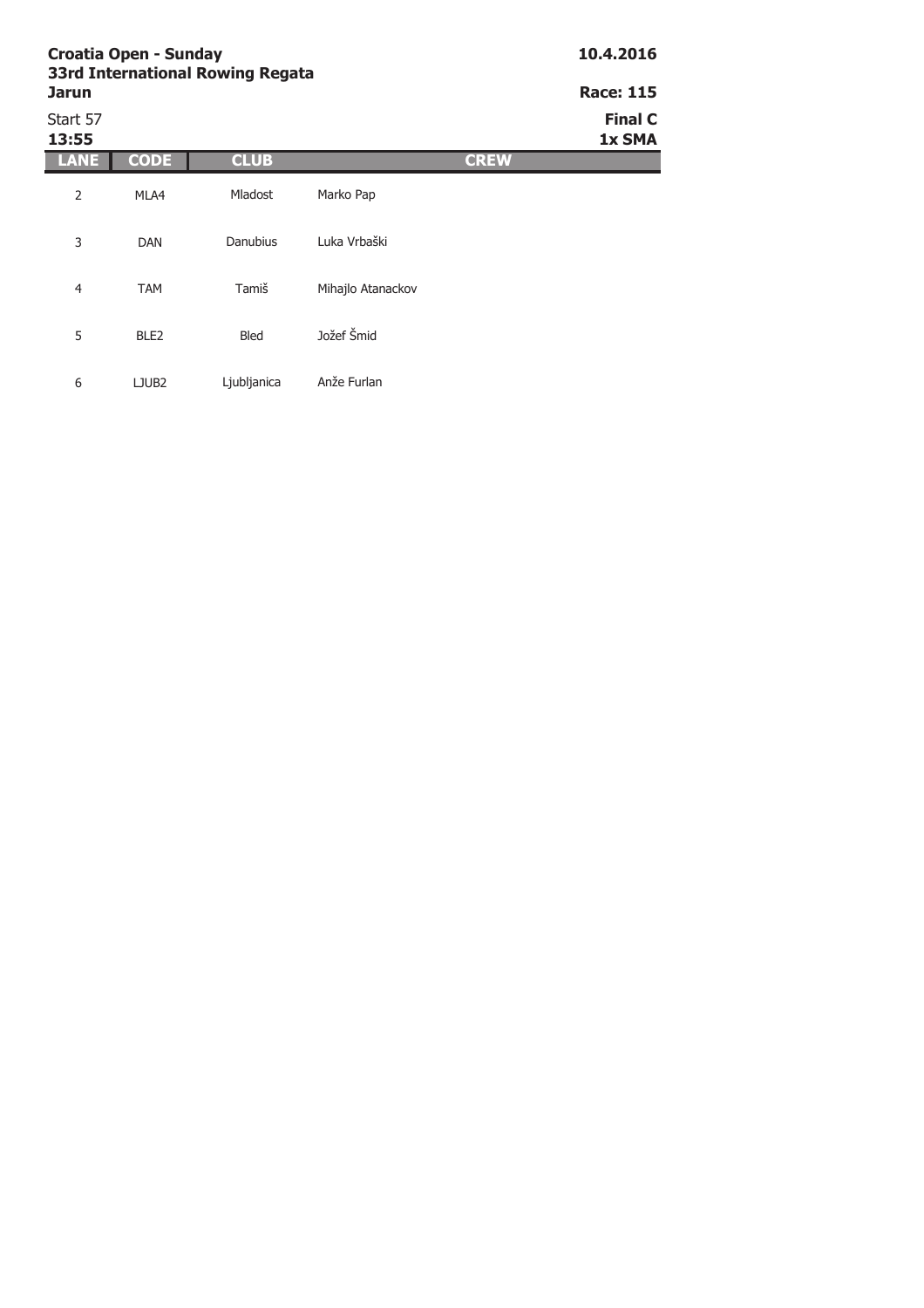| <b>Jarun</b>      |                  |                             |                                   | <b>Race: 103</b>         |
|-------------------|------------------|-----------------------------|-----------------------------------|--------------------------|
| Start 58<br>14:00 |                  |                             |                                   | <b>Final B</b><br>2x SMA |
| ANE               | <b>CODE</b>      | <b>CLUB</b>                 | <b>CREW</b>                       |                          |
| 1                 | <b>CRO</b>       | Croatia                     | Ivan Vidović, Fran Baumgertner    |                          |
| 2                 | GUS <sub>2</sub> | Gusar                       | Dinko Bartulović, Nikola Dumčić   |                          |
| 3                 | SLO <sub>1</sub> | Veslaška Zveza<br>Slovenije | Borut Rebolj, Gašper Ostanek      |                          |
| $\overline{4}$    | <b>OTH</b>       | Ottensheim                  | Nikolaus Brandner, David Neubauer |                          |
| 5                 | <b>BLE</b>       | Bled                        | Marko Hladnik, Miha Aljančić      |                          |
| 6                 | GUS1             | Gusar                       | Zvonimir Batinić, Mario Kujundžić |                          |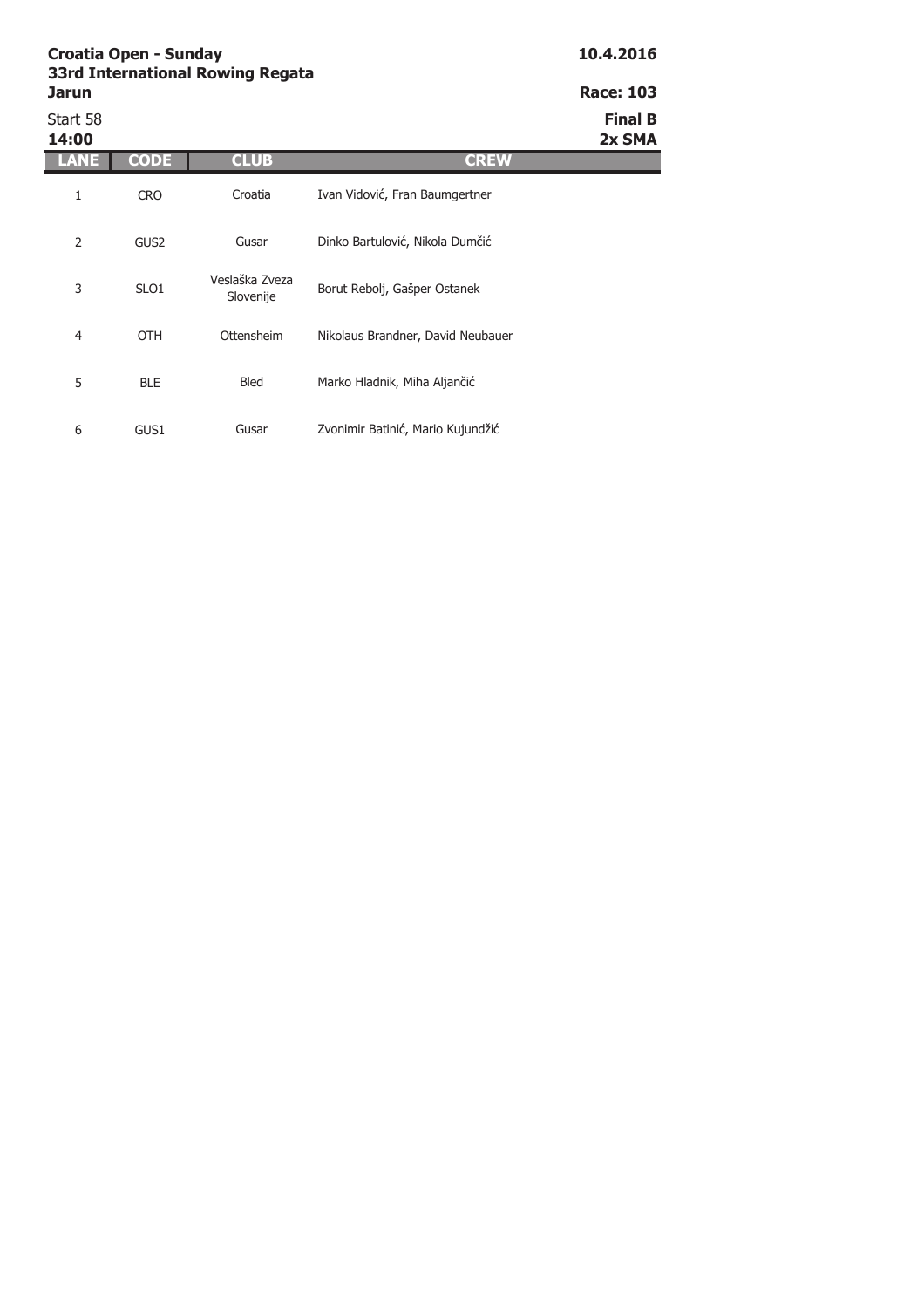| Start 59<br>14:05 |                  |                                      |                                  | <b>Final A</b><br>2x SMA |
|-------------------|------------------|--------------------------------------|----------------------------------|--------------------------|
| LANE              | <b>CODE</b>      | <b>CLUB</b>                          | <b>CREW</b>                      |                          |
| 1                 | EST <sub>4</sub> | <b>Estonian Rowing</b><br>Federation | Marko Laius, Johann Poolak       |                          |
| 2                 | EST <sub>3</sub> | <b>Estonian Rowing</b><br>Federation | Sten Erik Anderson, Oskar Kuzmin |                          |
| 3                 | MLA              | <b>Mladost</b>                       | Martin Sinković, Valent Sinković |                          |
| 4                 | EST <sub>2</sub> | <b>Estonian Rowing</b><br>Federation | Kaspar Taimsoo, Tonu Endrekson   |                          |
| 5                 | <b>EST</b>       | <b>Estonian Rowing</b><br>Federation | Allar Raja, Andrei Jamsa         |                          |
|                   |                  |                                      |                                  |                          |

6 MLA/JZD Mladost/ JadranZadar Luka Baričević, Tomislav Šain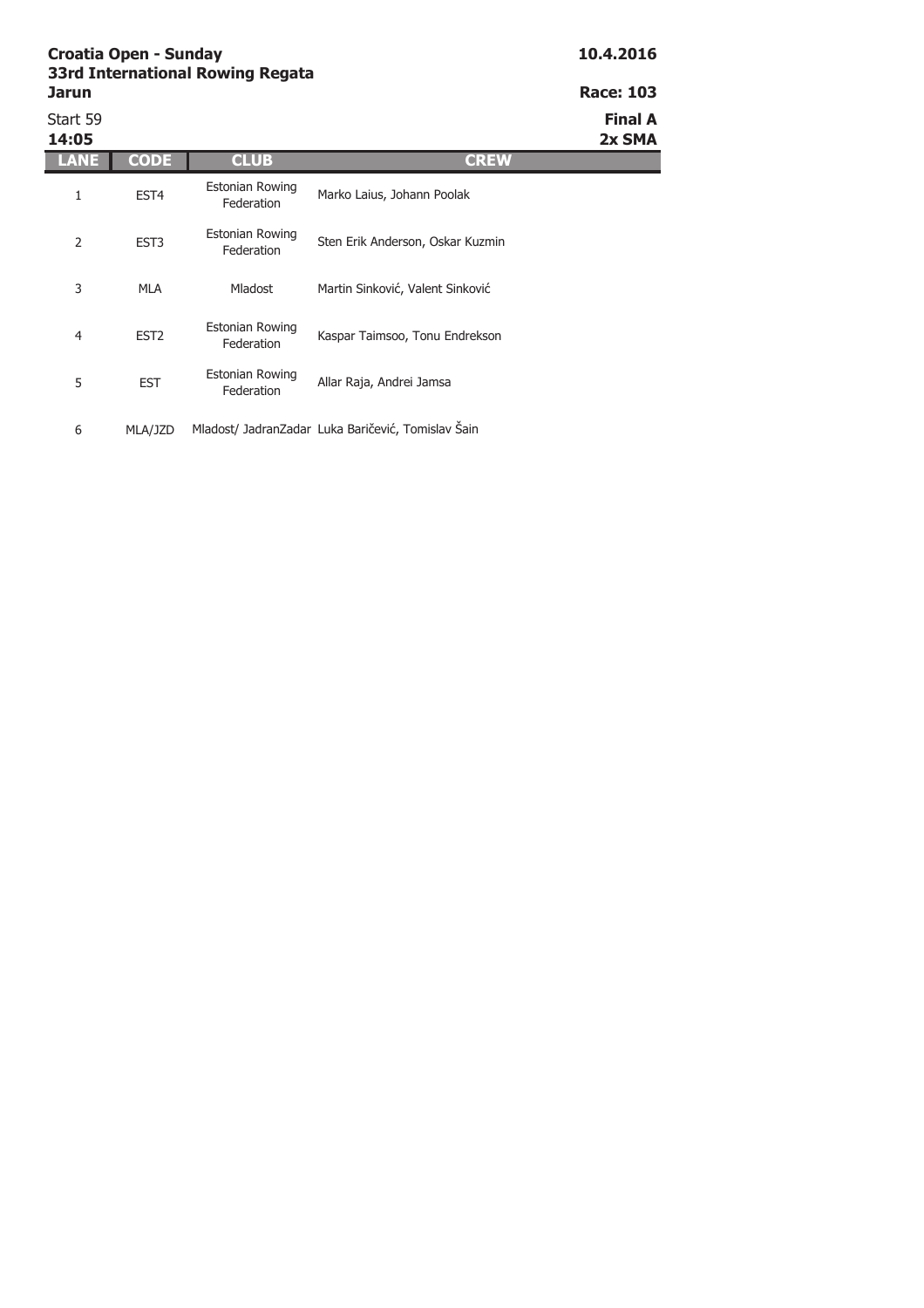| <b>Croatia Open - Sunday</b><br><b>33rd International Rowing Regata</b> | 10.4.2016   |             |                                    |                             |
|-------------------------------------------------------------------------|-------------|-------------|------------------------------------|-----------------------------|
| <b>Jarun</b>                                                            |             |             |                                    | <b>Race: 104</b>            |
| Start 60<br>14:10                                                       |             |             |                                    | <b>Final A</b><br>$2 - JMA$ |
|                                                                         | <b>CODE</b> | <b>CLUB</b> | <b>CREW</b>                        |                             |
| 2                                                                       | <b>GUS</b>  | Gusar       | Karlo Borković, Dominik Bartulović |                             |
| 3                                                                       | <b>CRO</b>  | Croatia     | Luka Dizdar, Ante Pehar            |                             |
| 4                                                                       | <b>IST</b>  | Istra       | Rikardo Radešić, Antonio Poropat   |                             |
| 5                                                                       | <b>FEN</b>  | Fenerbache  | Berkchan Tamas, Efe Gürsu          |                             |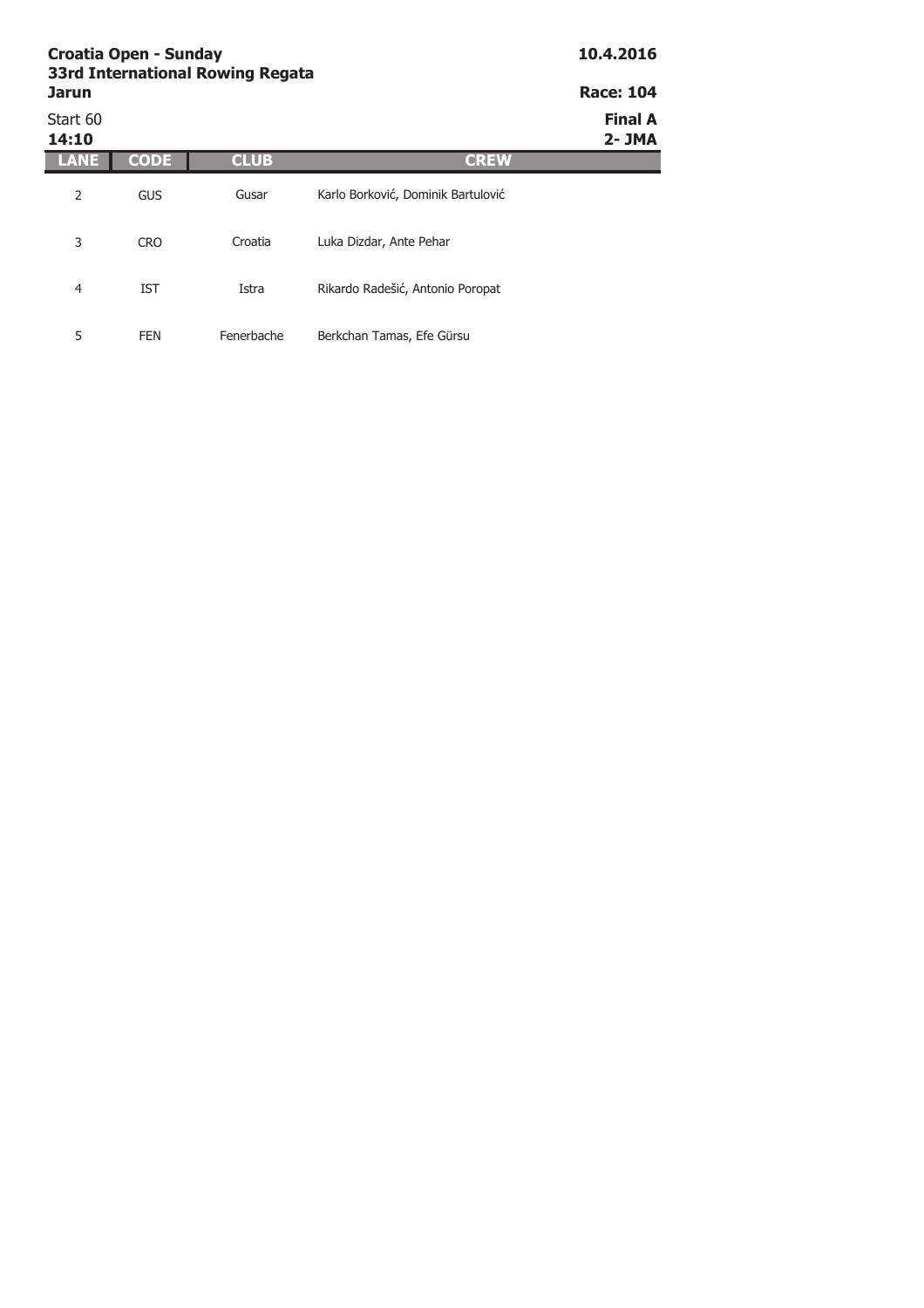|                   | Croatia Open - Sunday | <b>33rd International Rowing Regata</b> | 10.4.2016                                                              |  |
|-------------------|-----------------------|-----------------------------------------|------------------------------------------------------------------------|--|
| <b>Jarun</b>      |                       |                                         | <b>Race: 105</b>                                                       |  |
| Start 61<br>14:15 |                       |                                         | <b>Final B</b><br>4- JMB                                               |  |
|                   | <b>CODE</b>           | <b>CLUB</b>                             | <b>CREW</b>                                                            |  |
| 3                 | ZAG2                  | Zagreb                                  | Benedikt Barun, Vinko Brezić, Damir Mešić, Filip Mikulić               |  |
| 4                 | <b>GLB</b>            | Galeb Zemun                             | Marko Prodanović, Todor Stanković, Andrija Simeunović,<br>Kosta Banjac |  |
| 5                 | ZAG1                  | Zagreb                                  | Eugen Vrdoljak, Luka Keran, Vid Ferenčina, Ivan Pichler                |  |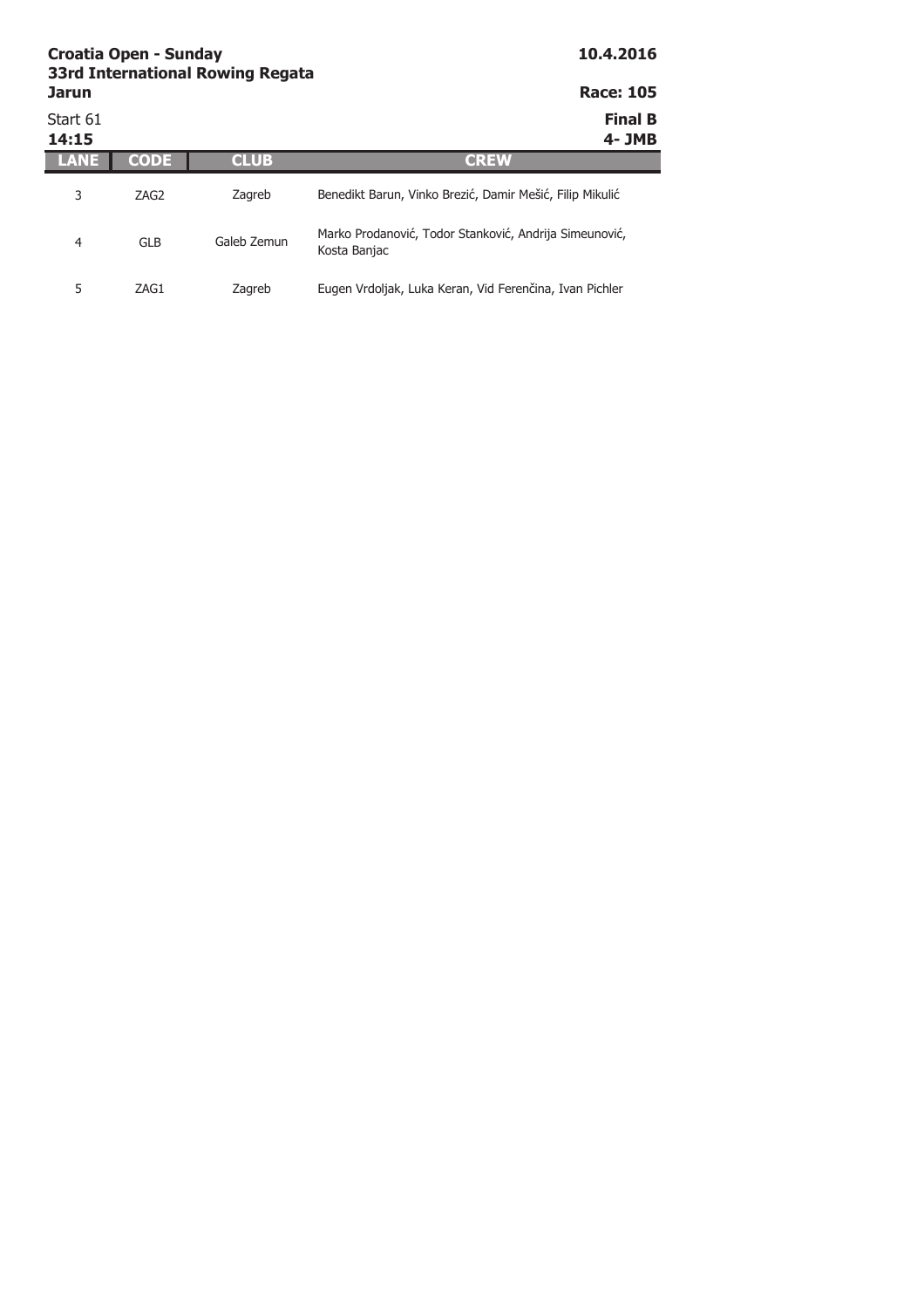Start 62 **Final A 14:20 4- JMB LANE CODE CLUB CREW** 1 MLA/komb 2 PUL 3 NET 4 TUR 5 CIR 6 JRI Turkish Rowing Federation Mehmet Çapanoglu, Halil Ibrahim Güzelba, Bariş Ertürk, Emre Kubilay Oguz Circolo Ospedalieri Alessandro Ronchetti, Nicola Dei Rossi, Edoardo Finotto, Nicollo Vianello Jadran Rijeka Mateo Stojšić, Janko Tomac, Vito Papić, Gianni Amižić Mladost Nikola Budak, Jakov Čorak, Zvonimir Bandov, Marko Tutić Pullino Simone Abrami, Giovanni Drago, Matteo Casteglione, Gabriele Dionis Nettuno Trieste Janos Gruden, Matteo Tamburin, Adam Bark, Enea Pipolo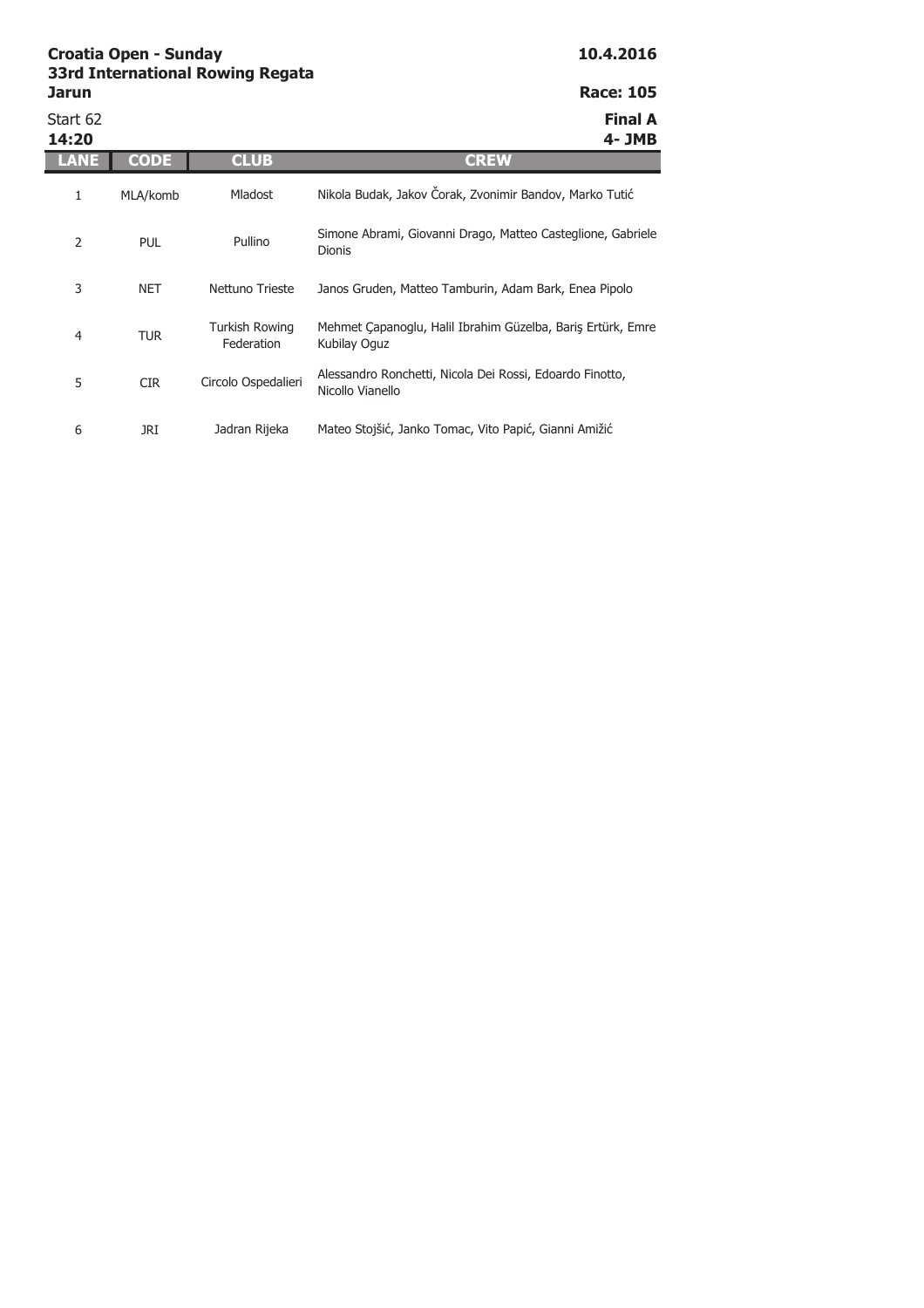Start 63 **Final B**

| 14:25 |             |                              | 4x JMB                                                                |
|-------|-------------|------------------------------|-----------------------------------------------------------------------|
| LANE  | <b>CODE</b> | <b>CLUB</b>                  | <b>CREW</b>                                                           |
| 1     | <b>PUL</b>  | Pullino                      | Nathan Fornaroso, Federico Marsi, Federico Liu, Tommaso<br>Ferronato  |
| 2     | <b>DEM</b>  | Dravske elektrane<br>Maribor | Valuk Macuh, Filip Polše, Žiga Osvald, Jan Mužerlin                   |
| 3     | <b>NET</b>  | Nettuno Trieste              | Valentino Pavan, Marco Canciani, Marc Snidersic, Francesco<br>Manzoni |
| 4     | <b>NEP</b>  | Neptun                       | Pero Kukuljica, Vlaho Đivanović, Luka Grubišić, Lovro Čondrić         |
| 5     | <b>BLE</b>  | Bled                         | Isak Žvegelj, Denis Čatak, Martin Starčić, Aleksej Tratnik            |
| 6     | TRE2        | Trešnjevka                   | Tin Jednobrković, Leon Puljević, Otto Skypala, Filip Mihalinec        |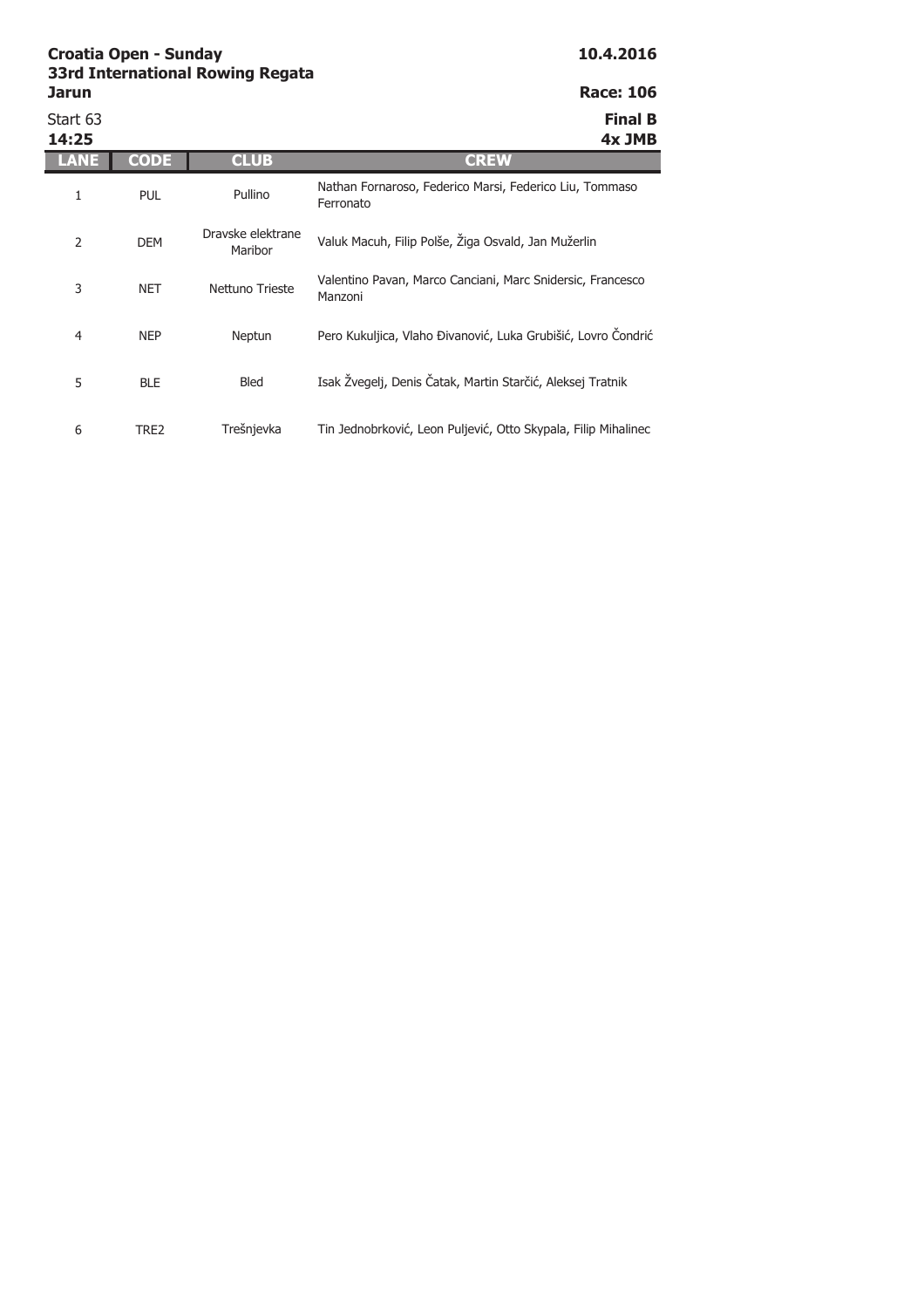| Jarun             |                |                              | <b>Race: 106</b>                                                     |
|-------------------|----------------|------------------------------|----------------------------------------------------------------------|
| Start 64<br>14:30 |                |                              | <b>Final A</b><br>4x JMB                                             |
| LANE              | CODE           | <b>CLUB</b>                  | <b>CREW</b>                                                          |
| 1                 | <b>KRK</b>     | Krka                         | Stipe Koloper, Krisijan Papak, Nino Perišić, Jerko Radovčić          |
| 2                 | <b>TUR</b>     | Turkish Rowing<br>Federation | Bora Özge, Berat Eren Güler, Emir Saygili, Denizhan Aydin            |
| 3                 | <b>FVG</b>     | Friuli Venezia Giulia        | Riccardo Cepile, Luca Zemolin, Federico Paulotto, Niccolo<br>Schintu |
| 4                 | <b>BIO/MOR</b> | Biokovo/ Mornar              | Karlo Čaljkušić, Ivan Šarić, Goran Mahmutović, Marin Perković        |
| 5                 | IST            | Istra                        | Fabio Ipsa, Antonio Perinić, Luka Markulinčić, Teo Ušić              |
| 6                 | <b>CRO</b>     | Croatia                      | Lovro Stanić, Matija Turčić, Anton Vučinić, Teo Čižić                |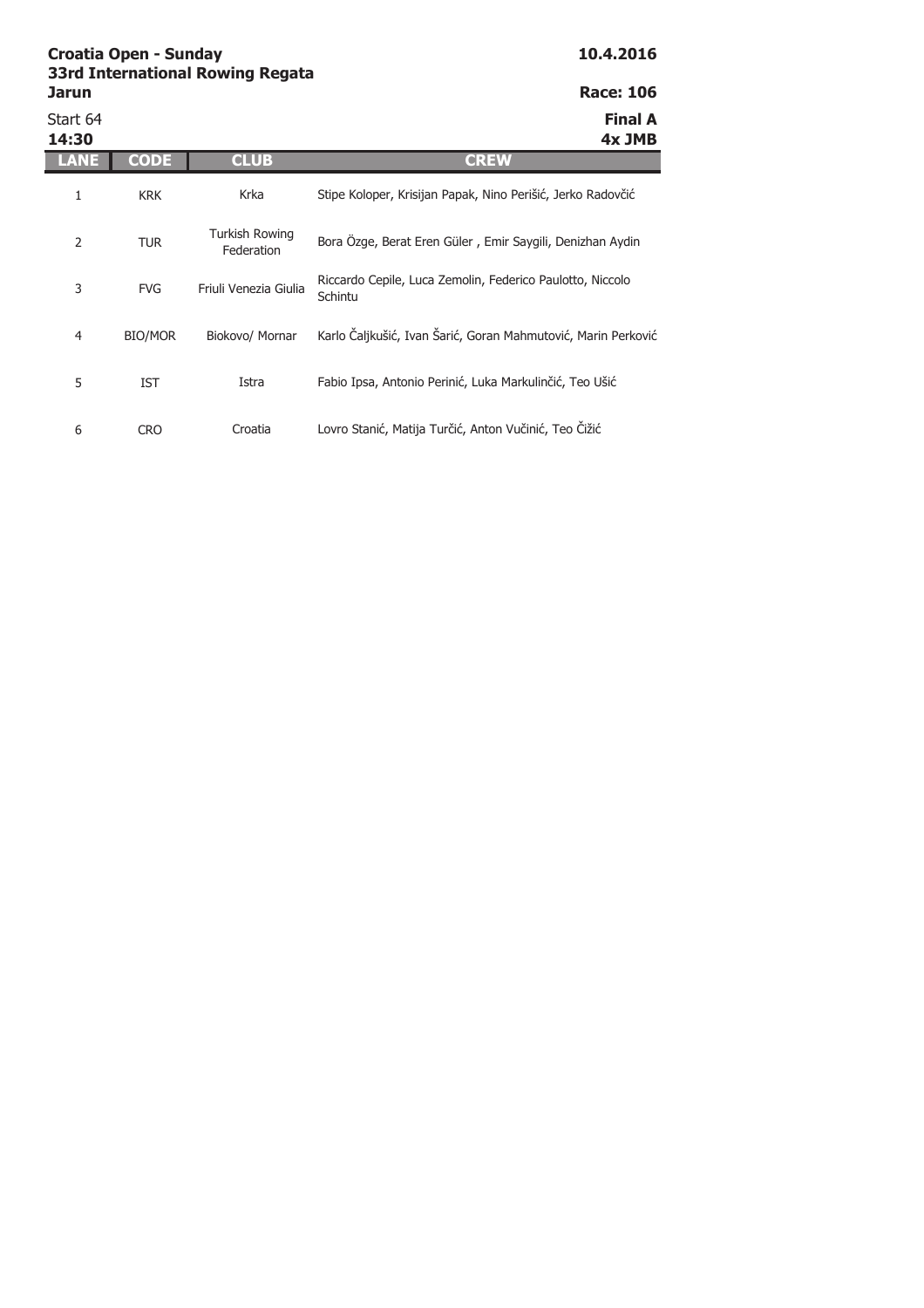| Jarun             |                  |                              |                                        | <b>Race: 107</b>         |
|-------------------|------------------|------------------------------|----------------------------------------|--------------------------|
| Start 65<br>14:35 |                  |                              |                                        | <b>Final B</b><br>2x JMA |
| LANE              | <b>CODE</b>      | <b>CLUB</b>                  | <b>CREW</b>                            |                          |
| 1                 | MLA <sub>2</sub> | <b>Mladost</b>               | Mislav Konjik, Matej Kovačević         |                          |
| 2                 | MLA/TRE          | Mladost                      | Zvonimir Soldo, Boris Cesarec          |                          |
| 3                 | MOR/OŠJ          | Mornar/ Ošjak                | Domagoj Barbača, Stipe Trojanović      |                          |
| $\overline{4}$    | TUR <sub>2</sub> | Turkish Rowing<br>Federation | Ömer Öner, Derviş Kemal Özdemir        |                          |
| 5                 | SLO <sub>2</sub> | Veslaška Zveza<br>Slovenije  | Jaka Malešič, Nejc Donaval             |                          |
| 6                 | STA/DON          | Staw/ Donau                  | Maximilian Hornacek, Martin Animashaun |                          |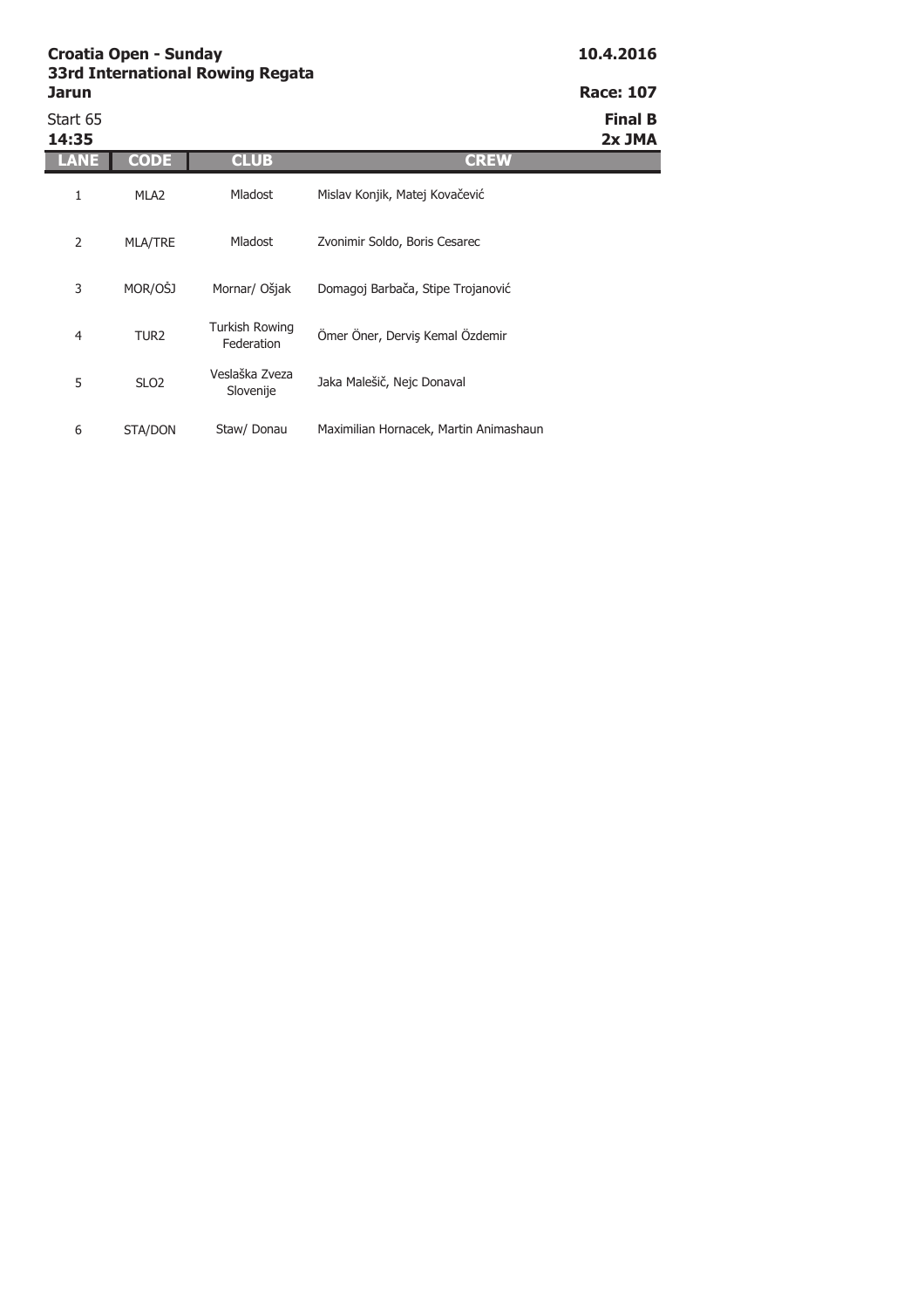| <b>Race: 107</b> |  |
|------------------|--|
|                  |  |

| Start 66<br>14:40 |                  |                                     |                                 | <b>Final A</b><br>2x JMA |
|-------------------|------------------|-------------------------------------|---------------------------------|--------------------------|
| ANE               | <b>CODE</b>      | <b>CLUB</b>                         | <b>CREW</b>                     |                          |
| 1                 | TUR3             | <b>Turkish Rowing</b><br>Federation | Enes Yenipazarli, Kaan Bag      |                          |
| 2                 | IKT <sub>2</sub> | Iktus                               | Antun Lončarić, Patrik Lončarić |                          |
| 3                 | <b>GLA/KOM</b>   | Glagoljaš/<br>kombinacija           | Mihael Girotto, Ivan Ante Grgić |                          |
| 4                 | <b>SVK</b>       | Slovak Rowing<br>Federation         | Jakub Popelka, Adam Štiffel     |                          |
| 5                 | <b>GRA/GLB</b>   | Grafičar/ Galeb<br>Zemun            | Vukašin Pivač, Pavle Šimić      |                          |
| 6                 | SLO <sub>1</sub> | Veslaška Zveza<br>Slovenije         | Nik Krebs, Jaka Čas             |                          |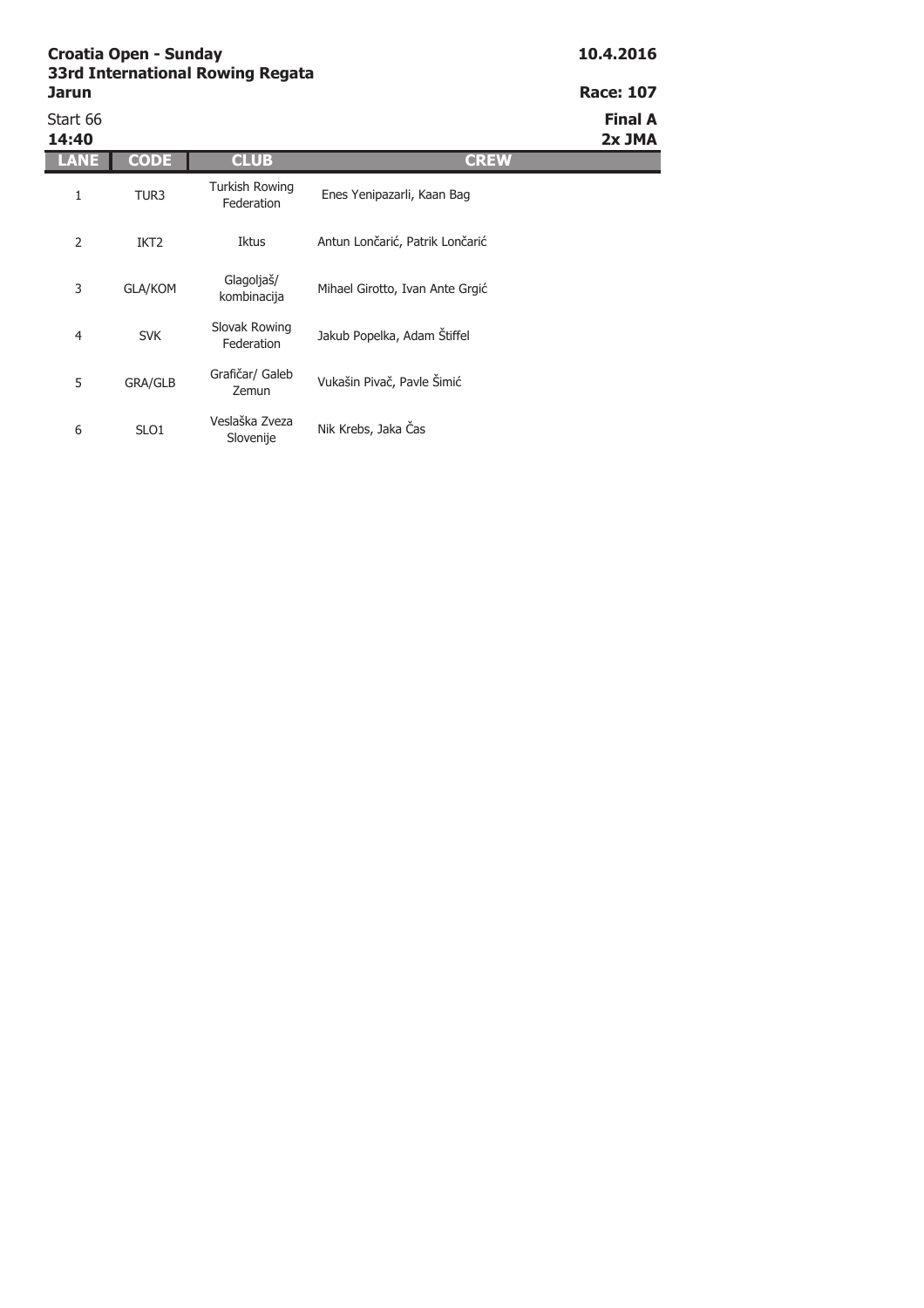| <b>Jarun</b>      |                  |                    |                   | <b>Race: 108</b>         |
|-------------------|------------------|--------------------|-------------------|--------------------------|
| Start 67<br>14:45 |                  |                    |                   | <b>Final B</b><br>1x JMB |
| AN                | <b>CODE</b>      | <b>CLUB</b>        | <b>CREW</b>       |                          |
| 1                 | GLB <sub>2</sub> | Galeb Zemun        | Nikola Srebro     |                          |
| 2                 | <b>NET</b>       | Nettuno Trieste    | Andrea Gottardi   |                          |
| 3                 | VIL              | Villach            | Jakob Linder      |                          |
| $\overline{4}$    | <b>KRK</b>       | Krka               | Nikola Dugopoljac |                          |
| 5                 | SGTN1            | <b>SGT Nautica</b> | Stefano Marcotto  |                          |
| 6                 | IKT <sub>2</sub> | <b>Iktus</b>       | Dominik Halilović |                          |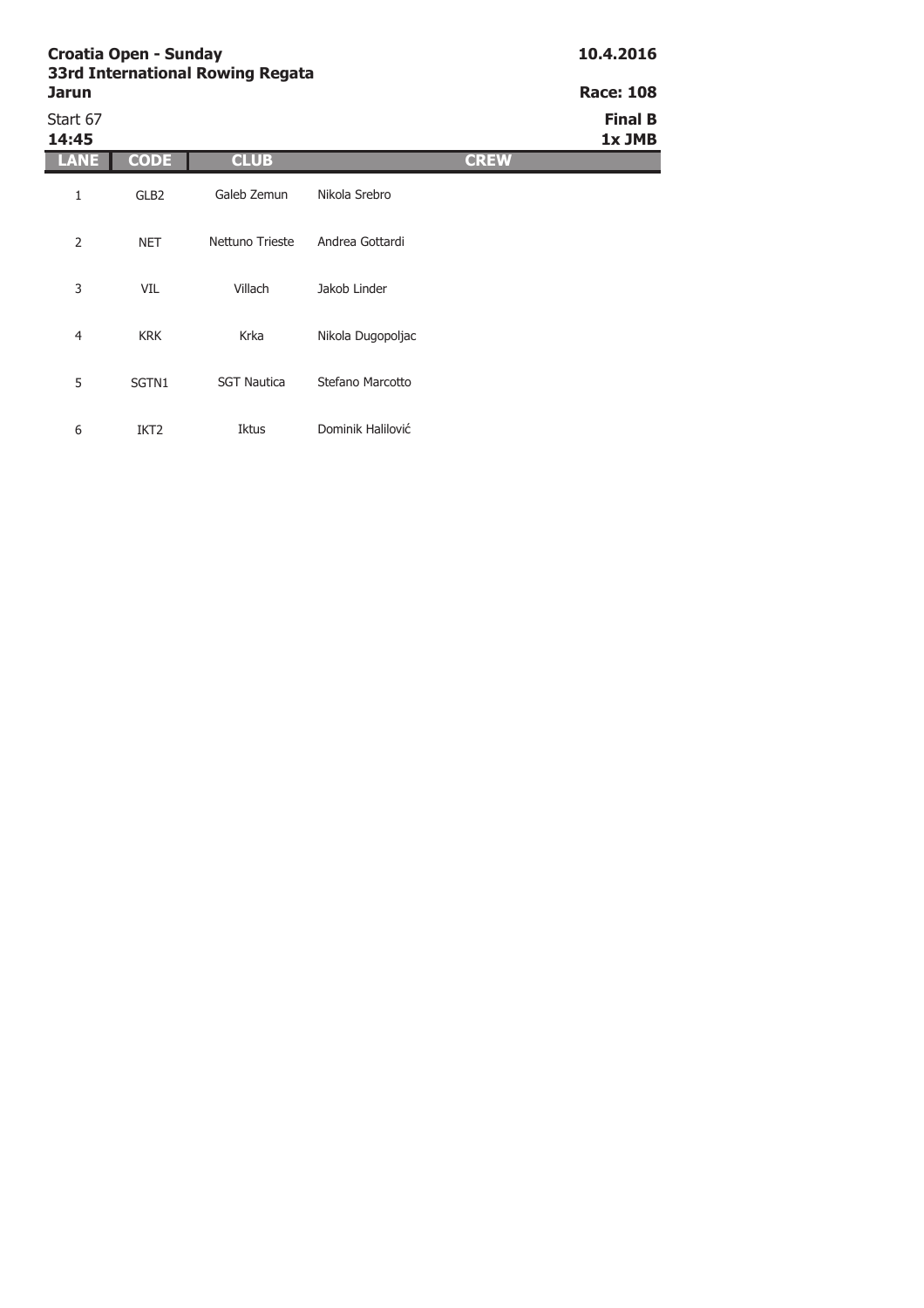5 NAU - KP1

6 DEM1

| <b>Jarun</b>      |             |                                      |                         | <b>Race: 108</b>         |
|-------------------|-------------|--------------------------------------|-------------------------|--------------------------|
| Start 68<br>14:50 |             |                                      |                         | <b>Final A</b><br>1x JMB |
| LANE              | <b>CODE</b> | <b>CLUB</b>                          | <b>CREW</b>             |                          |
| 1                 | IKT5        | Iktus                                |                         |                          |
| $\overline{2}$    | TRE1        | Trešnjevka                           | Jakov Bijelić           |                          |
| 3                 | EST1        | <b>Estonian Rowing</b><br>Federation | Kristjan Lindsau        |                          |
| $\overline{4}$    | TUR1        | <b>Turkish Rowing</b><br>Federation  | <b>Yunus Emre Bulut</b> |                          |

Blaž Puhek

Nautilus - Koper Enej Rojc

Dravske elektrane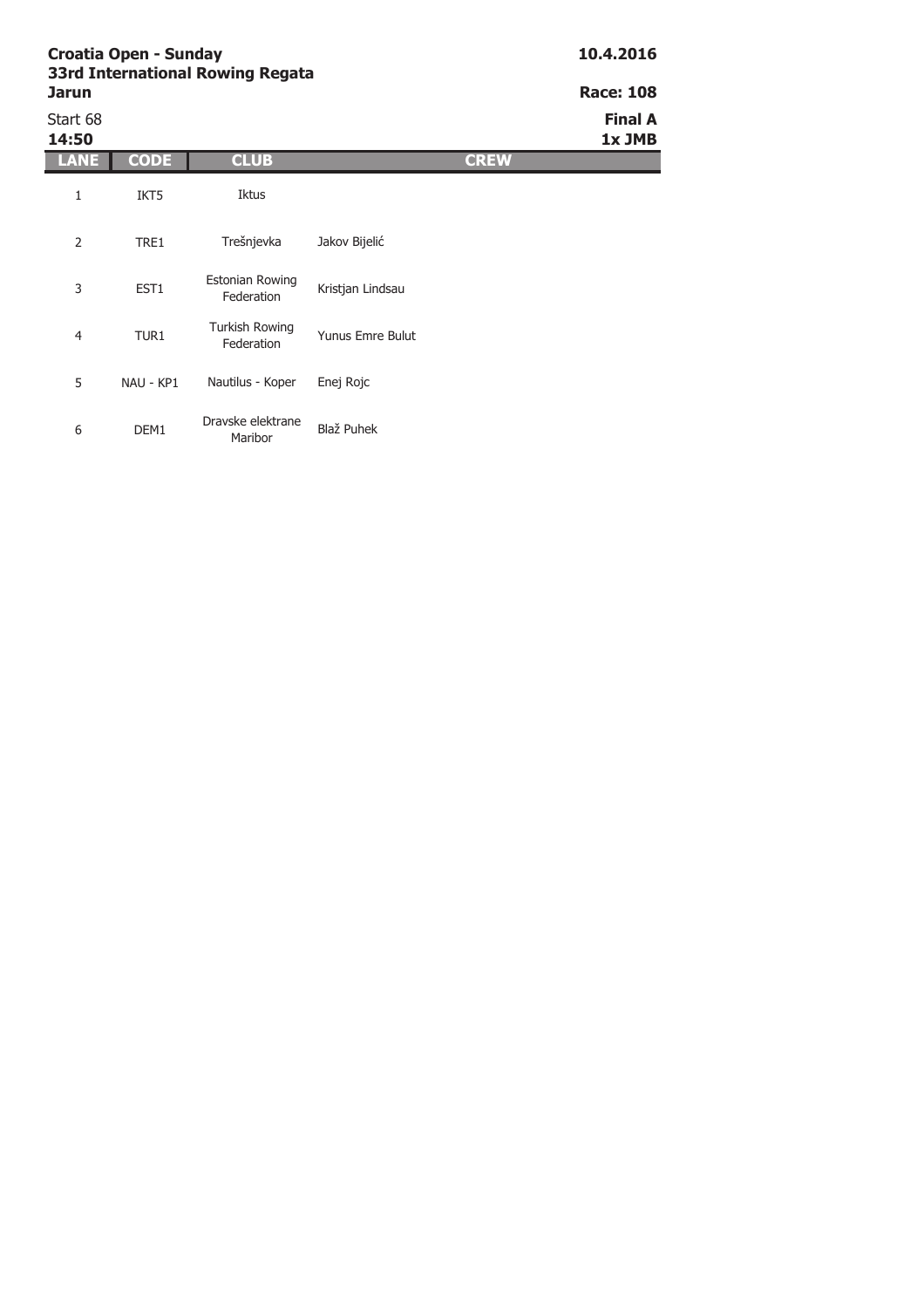| Jarun             |                  |                                      |                                         | <b>Race: 109</b>        |
|-------------------|------------------|--------------------------------------|-----------------------------------------|-------------------------|
| Start 69<br>14:55 |                  |                                      |                                         | <b>Final A</b><br>2-SMA |
| ANE               | <b>CODE</b>      | <b>CLUB</b>                          | <b>CREW</b>                             |                         |
| 1                 | <b>MLA</b>       | Mladost                              | Stjepan Matić, Filip Jurina             |                         |
| 2                 | TUR1             | Turkish Rowing<br>Federation         | Ismail Ali Bekiroglu, Aydin Inanc Sahin |                         |
| 3                 | <b>SGTN</b>      | <b>SGT Nautica</b>                   | Andrea Milos, Sebastiano Panteca        |                         |
| $\overline{4}$    | <b>IKT/MOR</b>   | Iktus/Mornar                         | David Šain, Vitomir Čavrlj              |                         |
| 5                 | TUR <sub>2</sub> | <b>Turkish Rowing</b><br>Federation  | Güven Gökhan, Aslan Erencan             |                         |
| 6                 | <b>EST</b>       | <b>Estonian Rowing</b><br>Federation | Markus Ritson, Daniel LIik              |                         |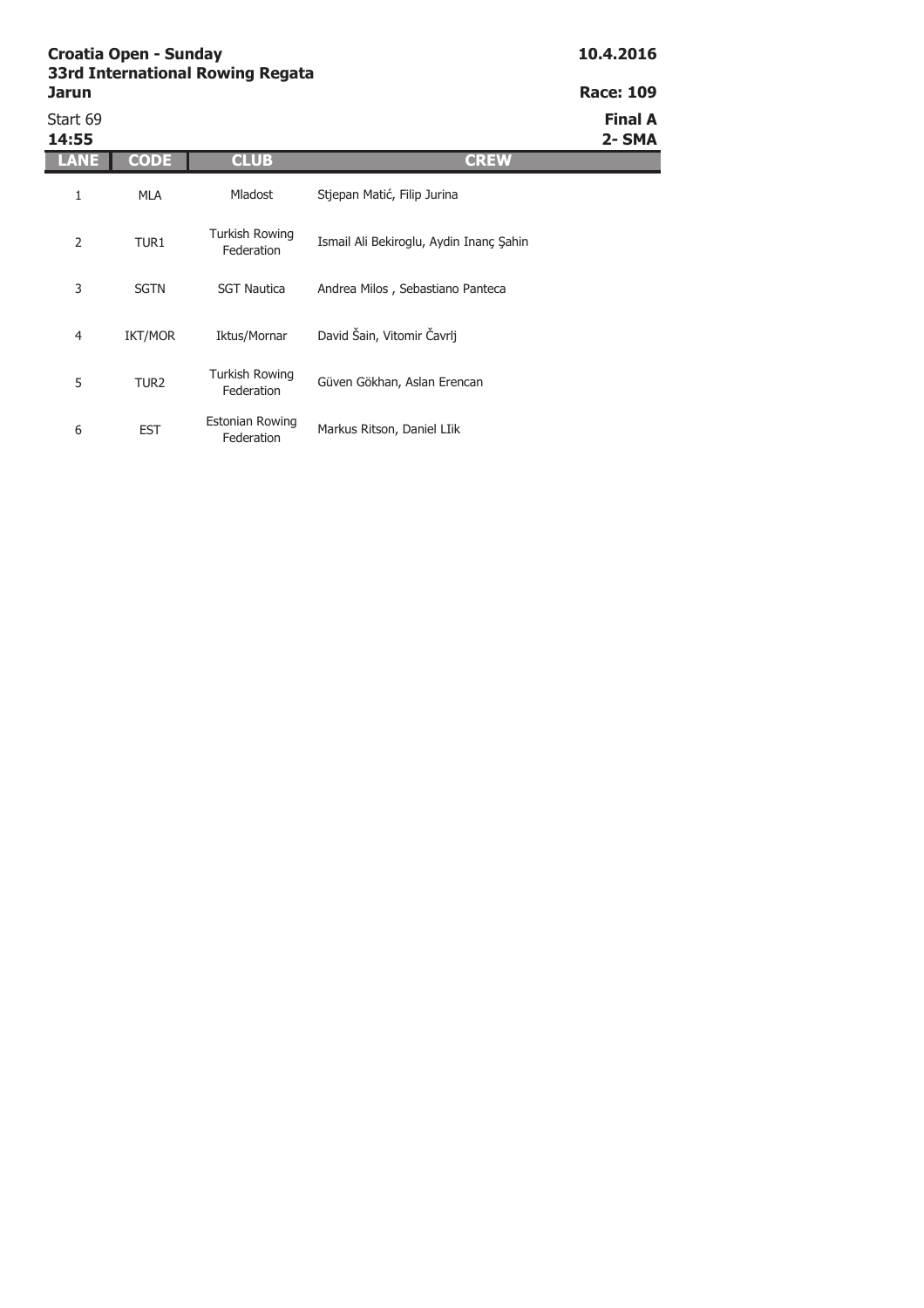| Croatia Open - Sunday<br><b>33rd International Rowing Regata</b><br><b>Jarun</b> |                  |                                      |                                              | 10.4.2016<br><b>Race: 110</b> |  |
|----------------------------------------------------------------------------------|------------------|--------------------------------------|----------------------------------------------|-------------------------------|--|
| Start 70<br>15:00                                                                |                  |                                      |                                              | <b>Final B</b><br>2x SWA      |  |
| LANE                                                                             | <b>CODE</b>      | <b>CLUB</b>                          | <b>CREW</b>                                  |                               |  |
| 2                                                                                | EST <sub>4</sub> | <b>Estonian Rowing</b><br>Federation | Andra-Laura Meeksa, Jessika Scholz           |                               |  |
| 3                                                                                | <b>DEM</b>       | Dravske elektrane<br>Maribor         | Manica Abramenko, Valentina Alicia Miklavčić |                               |  |
| 4                                                                                | EST <sub>2</sub> | <b>Estonian Rowing</b><br>Federation | Karmen Alnek, Maarja-Liis Salumae            |                               |  |

5 TIM Timavo Enrica Locci, Stefania Buttignon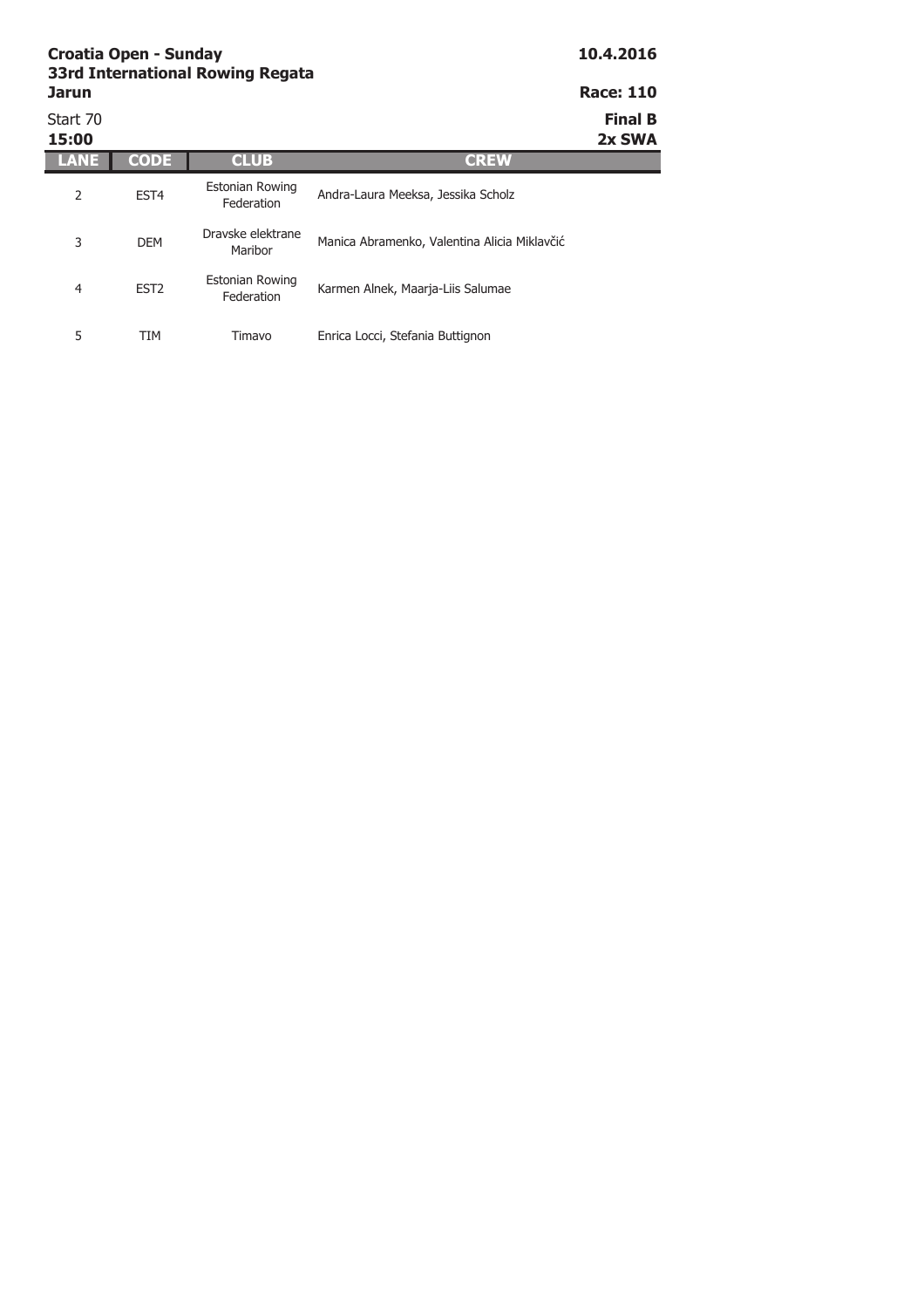| <b>Jarun</b>      |                  |                               |                                       | <b>Race: 110</b>         |
|-------------------|------------------|-------------------------------|---------------------------------------|--------------------------|
| Start 71<br>15:05 |                  |                               |                                       | <b>Final A</b><br>2x SWA |
| LANE              | <b>CODE</b>      | <b>CLUB</b>                   | <b>CREW</b>                           |                          |
| 1                 | <b>SGTN</b>      | <b>SGT Nautica</b>            | Elenora Denich, Annalisa Cozzarini    |                          |
| $\overline{2}$    | EST <sub>1</sub> | Estonian Rowing<br>Federation | Leena Kattel, Erli Mat                |                          |
| 3                 | MLA/IKT          | Mladost/ Iktus                | Teuta Stojaković, Valentina Plejić    |                          |
| 4                 | ARF1             | Austrian Rowing<br>Federation | Lisa Farthofer, Leonie Pless          |                          |
| 5                 | ARF <sub>2</sub> | Austrian Rowing<br>Federation | Helene Schonthaler, Anja Manoutscheri |                          |
| 6                 | EST <sub>3</sub> | Estonian Rowing<br>Federation | Nora Kuuts, Liisu Mitt                |                          |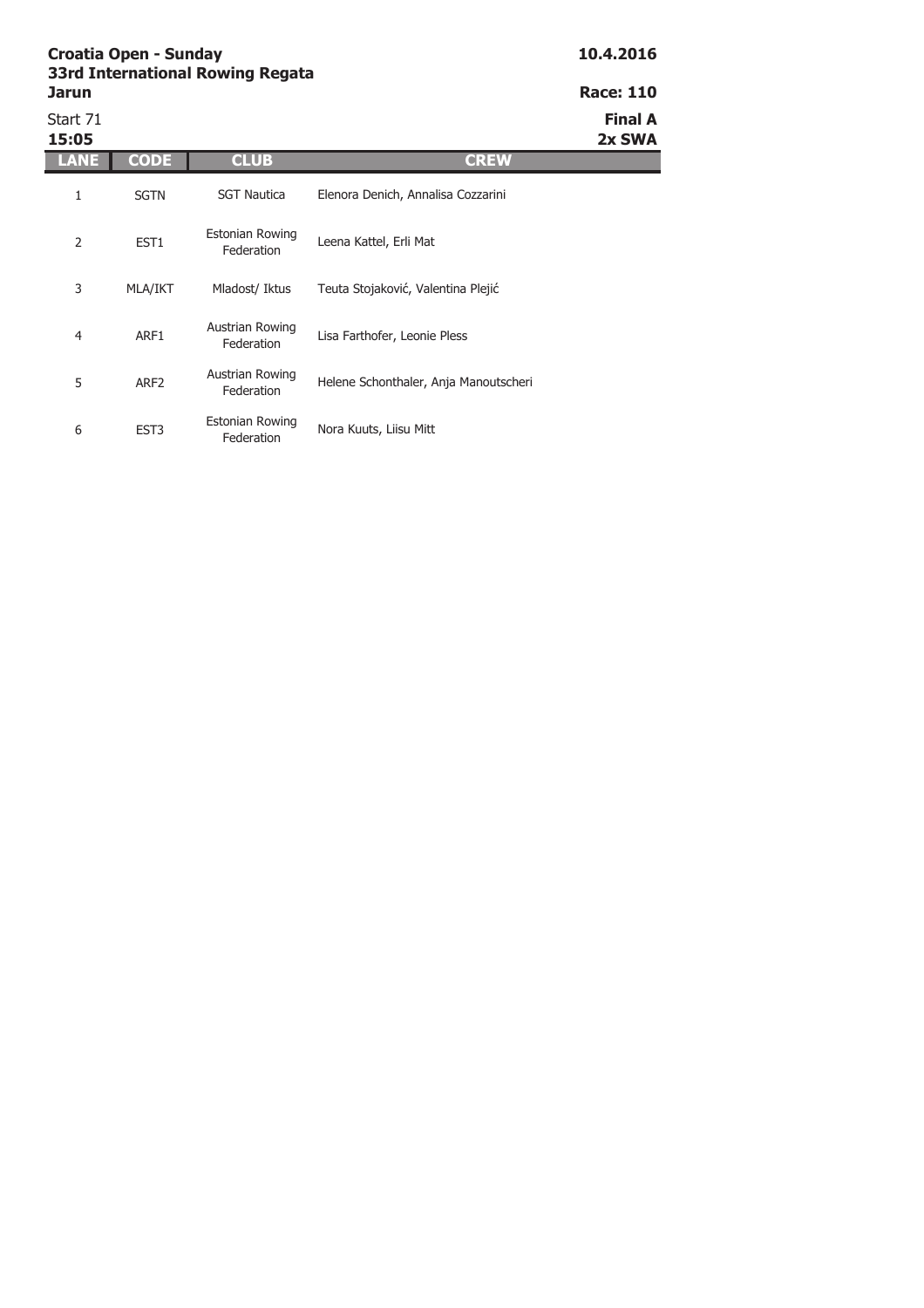| <b>Jarun</b>      |                  | <b>SSIG INCHREGORIAL ROWING Regata</b>   |                      |             | <b>Race: 111</b>         |
|-------------------|------------------|------------------------------------------|----------------------|-------------|--------------------------|
| Start 72<br>15:10 |                  |                                          |                      |             | <b>Final B</b><br>1x JWB |
| LANE              | <b>CODE</b>      | <b>CLUB</b>                              |                      | <b>CREW</b> |                          |
| 1                 | IKT <sub>2</sub> | Iktus                                    | Ozana Prisuda        |             |                          |
| $\overline{2}$    | <b>KRK</b>       | Krka                                     | Sara Panjkota        |             |                          |
| 3                 | LJUB1            | Ljubljanica                              | Isabela Šarec Tobias |             |                          |
| $\overline{4}$    | FVG1             | Friuli Venezia Giulia Martina Pellizzari |                      |             |                          |
| 5                 | FVG4             | Friuli Venezia Giulia Lucia Pizzamus     |                      |             |                          |
| 6                 | <b>ARG</b>       | Argo                                     | Ilaria Macchi        |             |                          |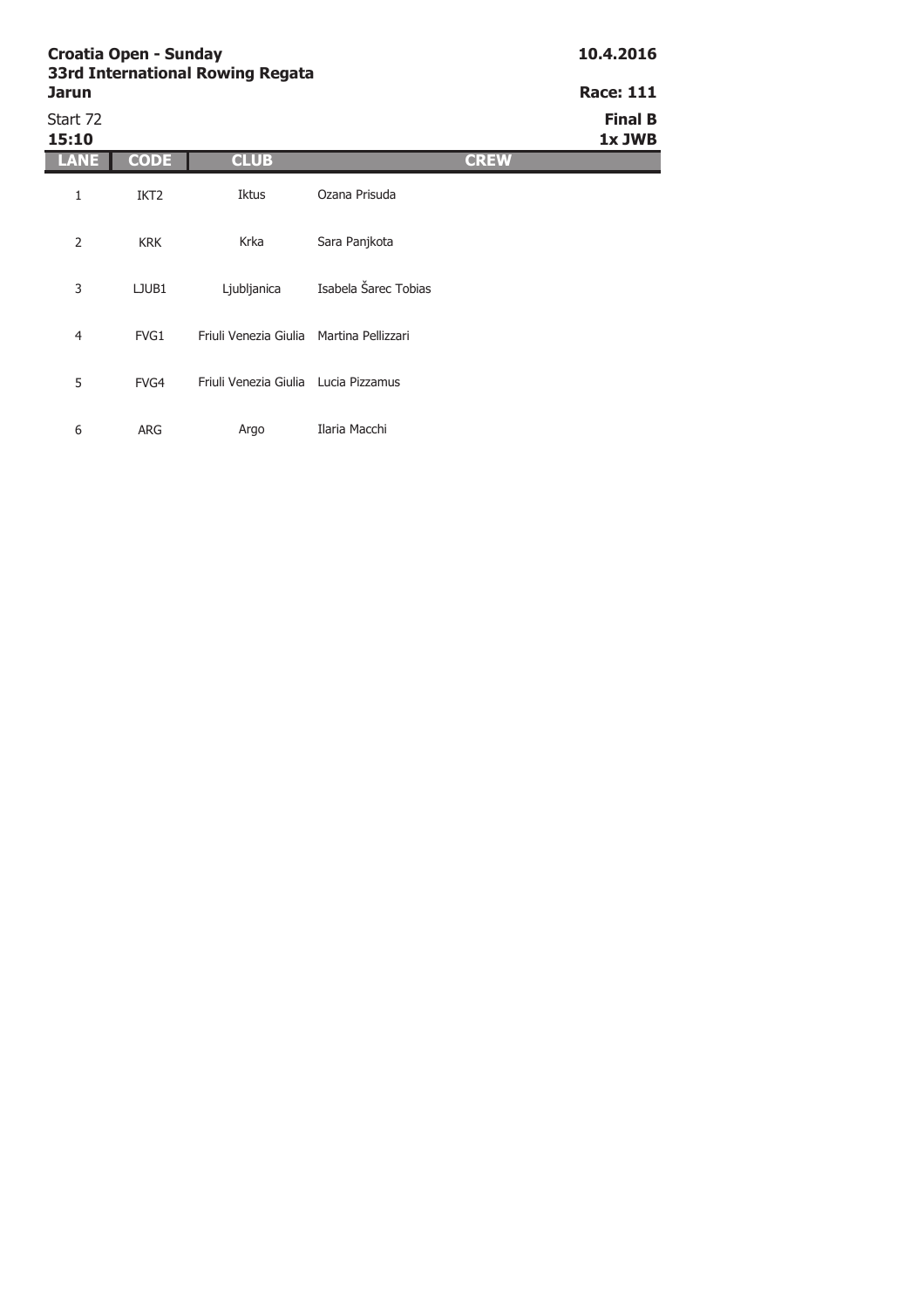π

| <b>Jarun</b><br>Start 73<br>15:15 | <b>Race: 111</b><br><b>Final A</b><br>1x JWB |                                        |                 |  |
|-----------------------------------|----------------------------------------------|----------------------------------------|-----------------|--|
| LANE                              | <b>CODE</b>                                  | <b>CLUB</b>                            | <b>CREW</b>     |  |
| 1                                 | MLA1                                         | Mladost                                | Lorena Vukić    |  |
| $\overline{2}$                    | FVG <sub>2</sub>                             | Friuli Venezia Giulia Camilla Andiloro |                 |  |
| 3                                 | <b>TUR</b>                                   | <b>Turkish Rowing</b><br>Federation    | Didem Sürer     |  |
| $\overline{4}$                    | <b>EST</b>                                   | <b>Estonian Rowing</b><br>Federation   | Greta Jaanson   |  |
| 5                                 | IKT1                                         | Iktus                                  | Aria Cvitanović |  |
| 6                                 | FVG3                                         | Friuli Venezia Giulia                  | Gaia Grbec      |  |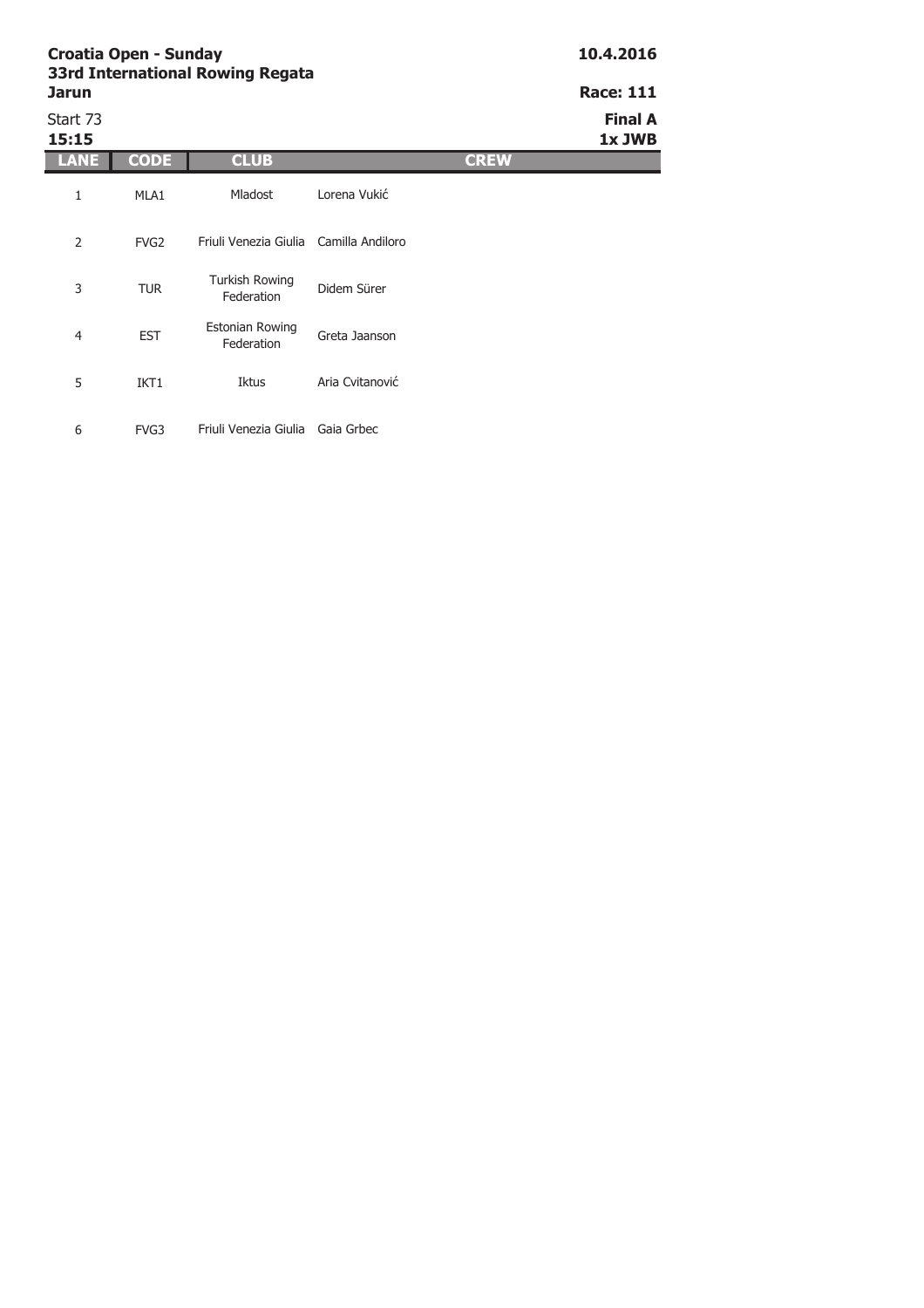| Croatia Open - Sunday<br><b>33rd International Rowing Regata</b> |                  |                                      | 10.4.2016                                                              |
|------------------------------------------------------------------|------------------|--------------------------------------|------------------------------------------------------------------------|
| <b>Jarun</b>                                                     |                  |                                      | <b>Race: 112</b>                                                       |
| Start 74<br>15:20                                                |                  |                                      | <b>Final A</b><br>4x SMA                                               |
|                                                                  | <b>CODE</b>      | <b>CLUB</b>                          | <b>CREW</b>                                                            |
| 3                                                                | <b>MOR</b>       | Mornar                               | Luka Kovač, Ivan Burmas, Niko Dunkić, Marin Ančić                      |
| 4                                                                | EST <sub>1</sub> | <b>Estonian Rowing</b><br>Federation | Andrei Jamsa, Allar Raja, Tonu Endrekson, Kaspar Taimsoo               |
| 5                                                                | GUS              | Gusar                                | Dinko Bartulović, Nikola Dumičić, Mario Kujundžić, Zvonimir<br>Batinić |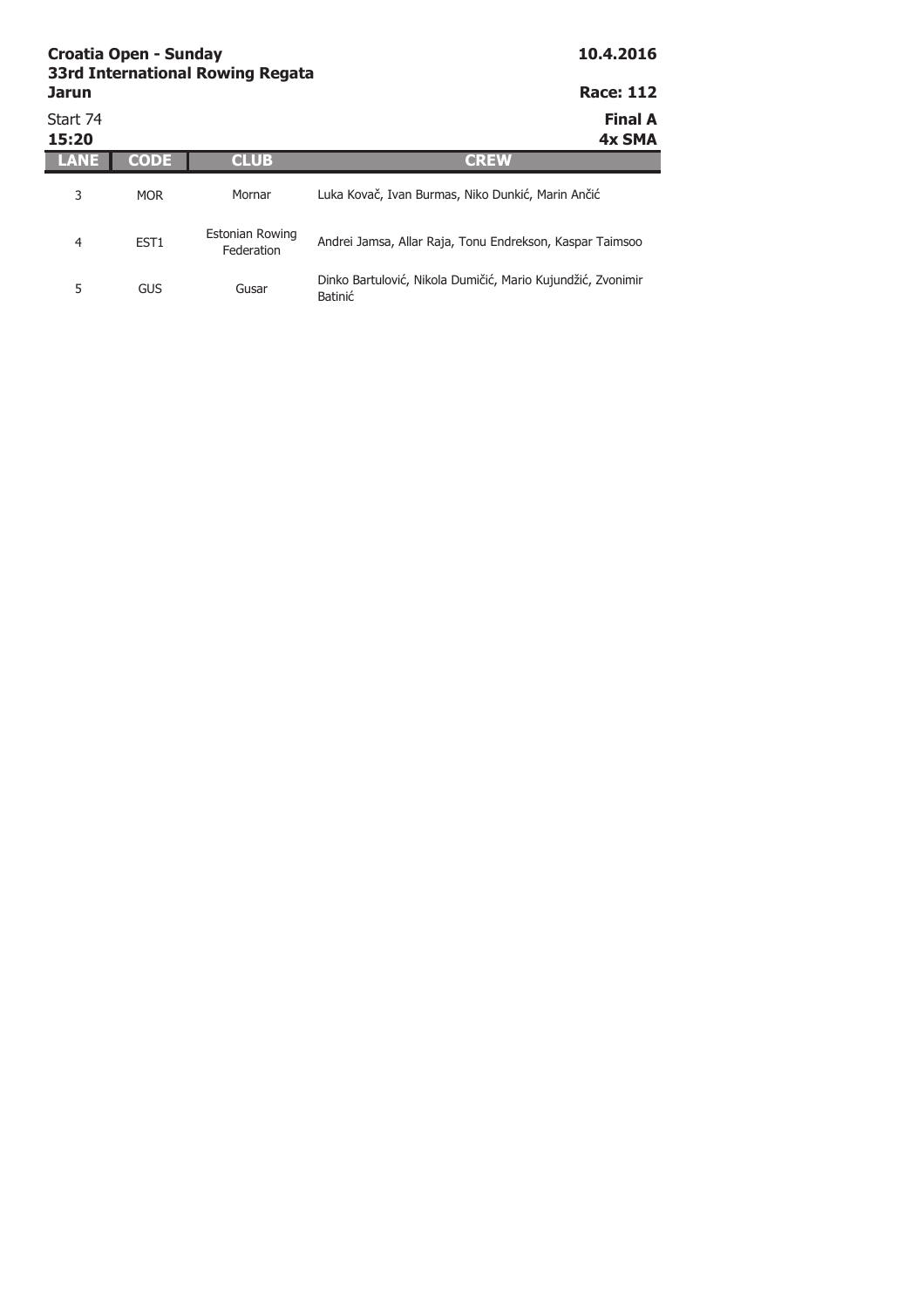| <b>Croatia Open - Sunday</b><br><b>33rd International Rowing Regata</b><br><b>Jarun</b> |      |       | 10.4.2016<br><b>Race: 113</b>                            |
|-----------------------------------------------------------------------------------------|------|-------|----------------------------------------------------------|
| Start 75<br>15:25                                                                       |      |       | <b>Final B</b><br>4- JMA                                 |
| TANE                                                                                    | CODE | CLUB  | 'delaw                                                   |
|                                                                                         | IST2 | Istra | Damir Bešić, Lorentz Vail Žufić, Edin Softić, Ivan Lukić |

4 ARU/KOMB Arupinum kobminacija Matia Poljak, Tino Maružin, Mario Mairć, Ante Klarić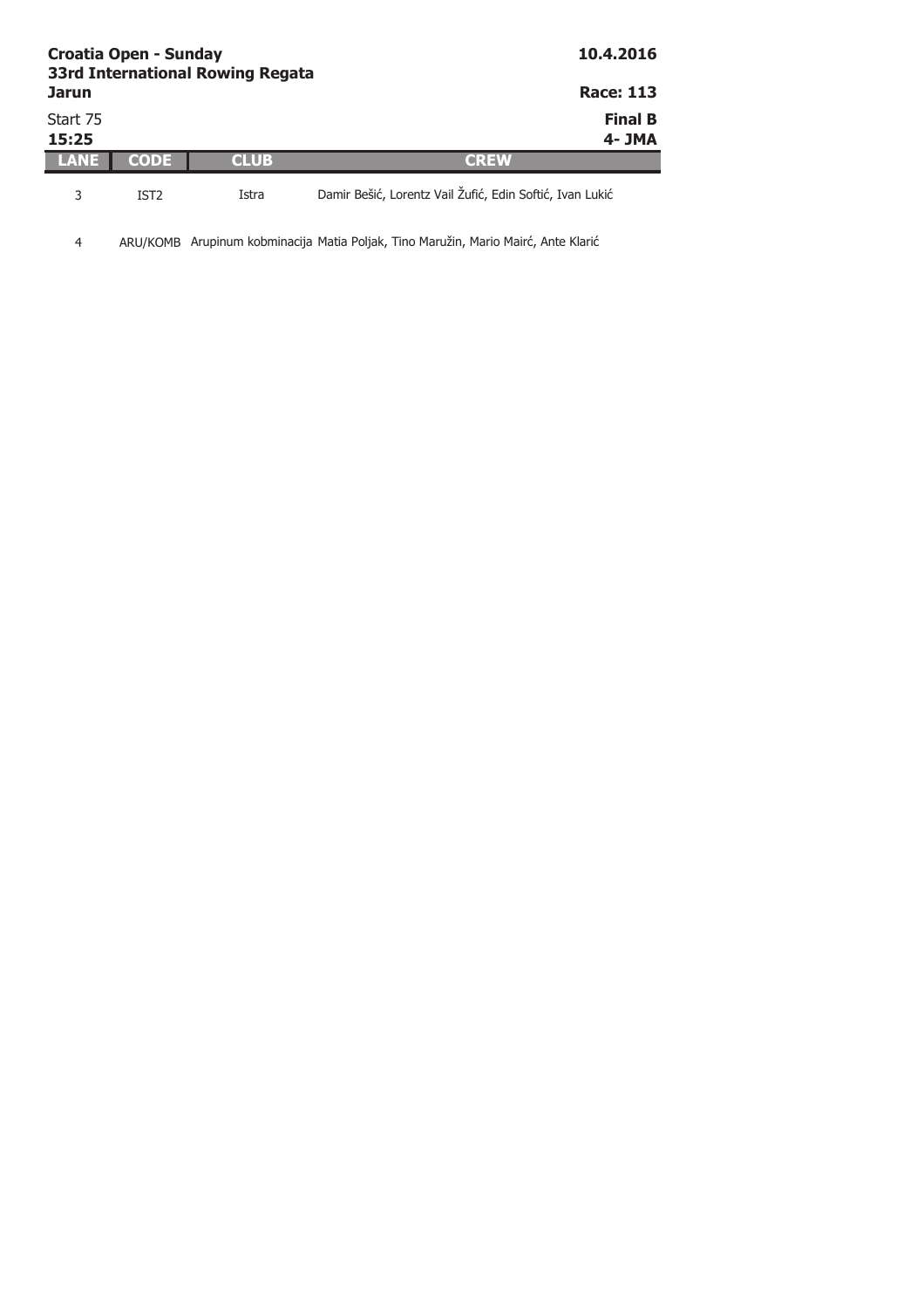| Jarun             |             | <b>SSIG International Rowing Regata</b> | <b>Race: 113</b>                                                                 |
|-------------------|-------------|-----------------------------------------|----------------------------------------------------------------------------------|
| Start 76<br>15:30 |             |                                         | <b>Final A</b><br>4- JMA                                                         |
| LANE              | <b>CODE</b> | <b>CLUB</b>                             | <b>CREW</b>                                                                      |
| 1                 | <b>DAN</b>  | <b>Danubius</b>                         | Miloš Bašić, Aleksandar Izda, Đorđe Urukalo, Dimitrije Ibročić                   |
| 2                 | MLA/KOM     |                                         | Mladost/ Kombinacija Ivo Rebić, Hrvoje Vrdoljak, Marin Maletić, Krešimir Forijan |
| 3                 | <b>TUR</b>  | <b>Turkish Rowing</b><br>Federation     | Bariş Özgür, Veysel Batuhan Kösedag, Ömer Öztürk, Çagatay<br>Sekeröz             |
| 4                 | <b>LIA</b>  | LIA Wien                                | Mattijs Holler, Rudolph Querfeld, Alexander Finster, Liam<br>Anstiss             |
| 5                 | <b>JZD</b>  | Jadran Zadar                            | Borna Babajko, Ivan Tokić, Luka Smirčić, Leon Mikulić                            |
| 6                 | <b>KRK</b>  | Krka                                    | Filip Frane Garma, Luka Gojanović Rakić, Jakov Koštan, Filip<br>Kendeš           |
| $\overline{7}$    | TRE/IST     | Trešnjevka/ Istra                       | Moreno Božac, Leon Bulić, Luka Mandić, Korado Peruško                            |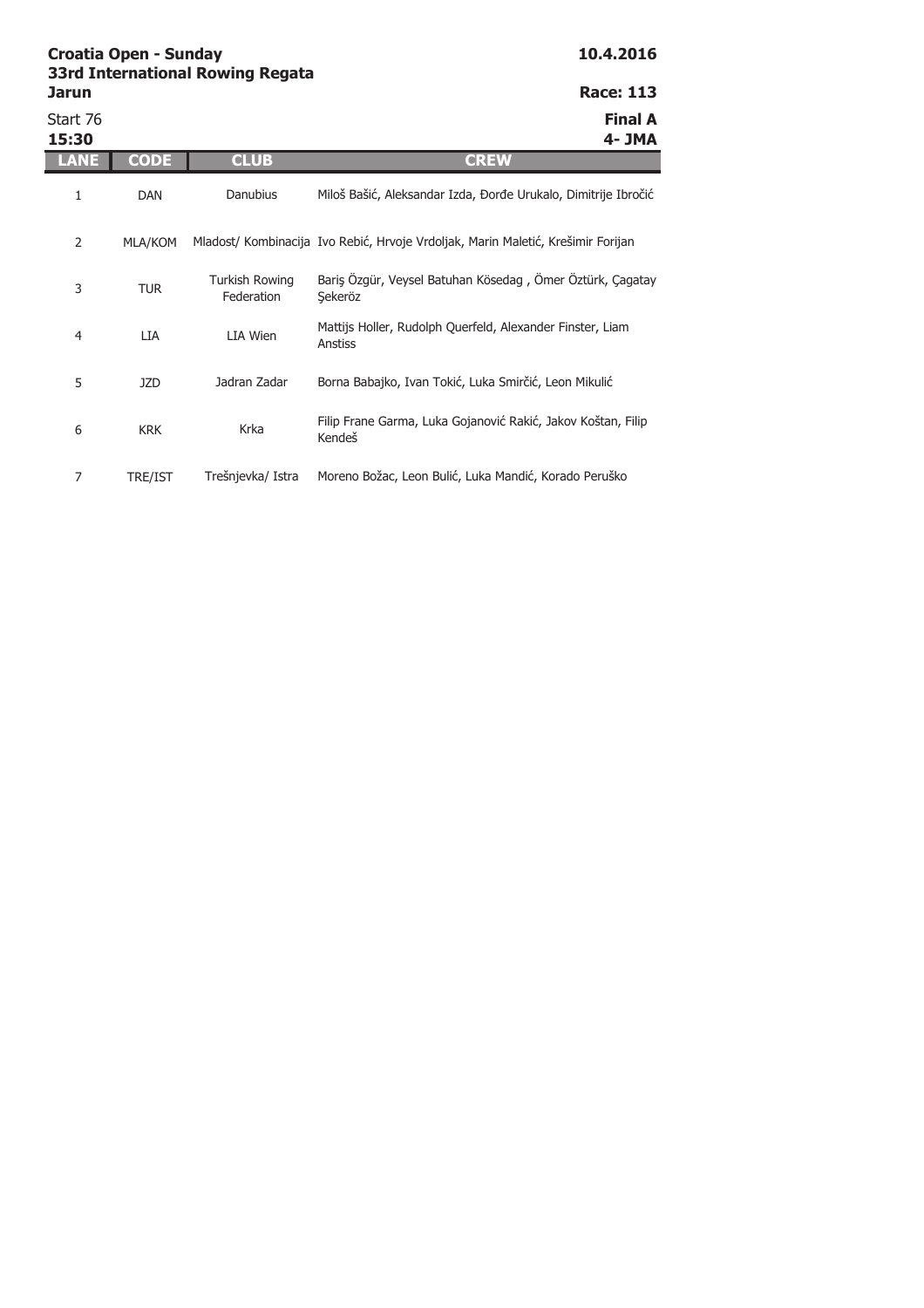| <b>Jarun</b>      |                  |                                      |                                   | <b>Race: 114</b>         |
|-------------------|------------------|--------------------------------------|-----------------------------------|--------------------------|
| Start 77<br>15:35 |                  |                                      |                                   | <b>Final B</b><br>2x JWA |
| ANE               | <b>CODE</b>      | <b>CLUB</b>                          | <b>CREW</b>                       |                          |
| 1                 | DAN <sub>1</sub> | Danubius                             | Jana Tarabić, Milica Lekić        |                          |
| $\overline{2}$    | MLA/MED          | Mladost/ Medulin                     | Iva Polonji, Margarita Stanko     |                          |
| 3                 | SLO1             | Veslaška Zveza<br>Slovenije          | Mo Lipovec, Alja Škrlj            |                          |
| $\overline{4}$    | OŠJ              | Ošjak                                | Josipa Jurković, Ivana Jurković   |                          |
| 5                 | <b>BLE</b>       | <b>Bled</b>                          | Živa Rus, Tjaša Pfajfar           |                          |
| 6                 | <b>EST</b>       | <b>Estonian Rowing</b><br>Federation | Kristel Gustavson, Karoli Maesaar |                          |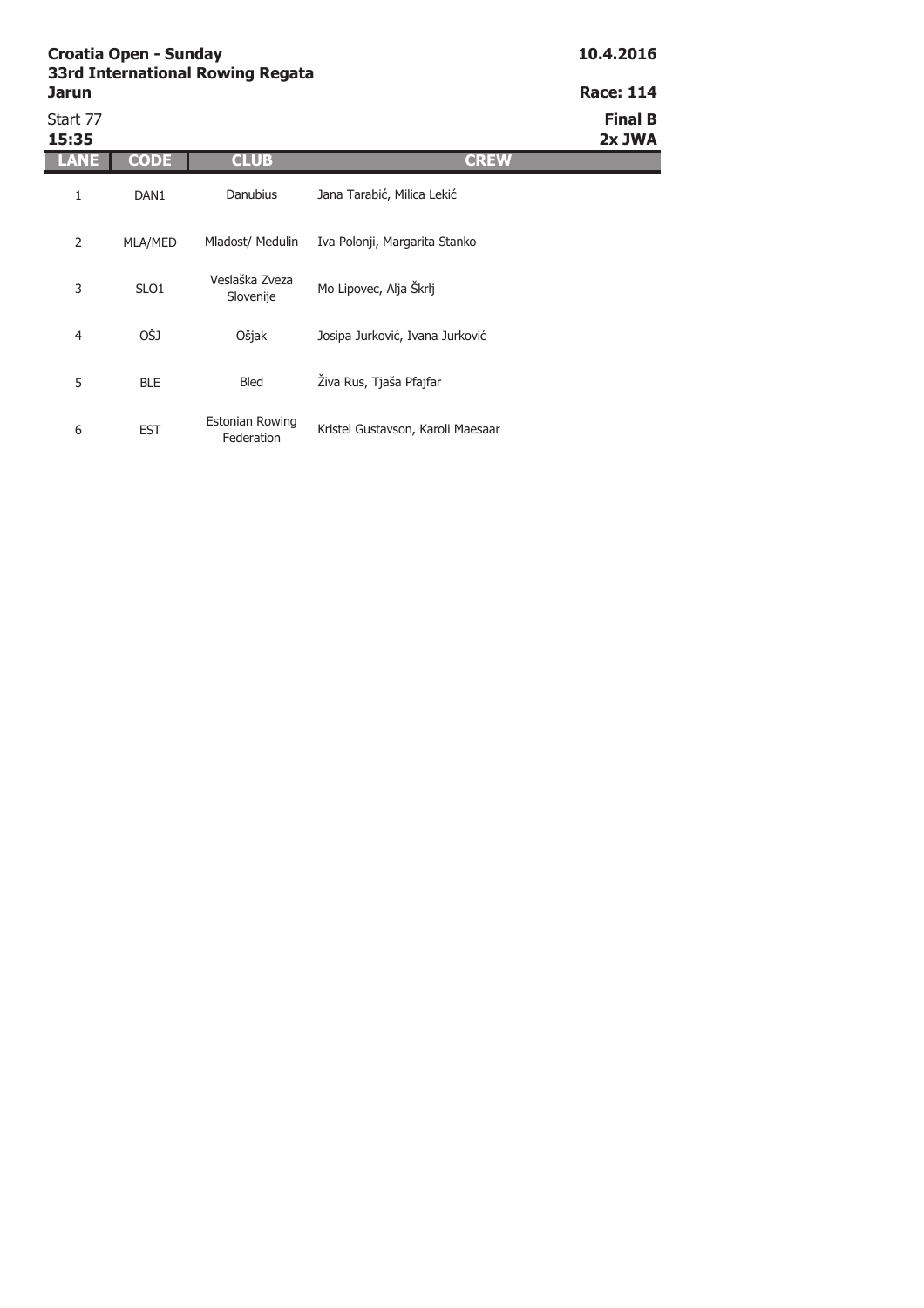| Jarun             |             |                 |                                                            | <b>Race: 114</b>         |
|-------------------|-------------|-----------------|------------------------------------------------------------|--------------------------|
| Start 78<br>15:40 |             |                 |                                                            | <b>Final A</b><br>2x JWA |
| <b>TANE</b>       | CODE        | <b>CLUB</b>     | <b>CREW</b>                                                |                          |
| 1                 | ZAG         | Zagreb          | Katarina Lara Žaja, Lucijana Bogdanovski                   |                          |
| 2                 | VÖL/SAL     |                 | Völkermarkt/ Salzburg Valentina Tollinger, Johanna Kristof |                          |
| 3                 | TRE1        | Trešnjevka      | Julia Ivy McCullough, Bruna Milinović                      |                          |
| 4                 | ČUR/GAL     |                 | Čurug / Galeb Zemun Jovana Stanivuk, Maša Stanisavljević   |                          |
| 5                 | STA/ALE     | Staw/ Alemannia | Lara Tiefenthaler, Chiara Halama                           |                          |
| 6                 | <b>WIKL</b> | Wiking Linz     | Carmen Fink, Miriam Kranzlmüller                           |                          |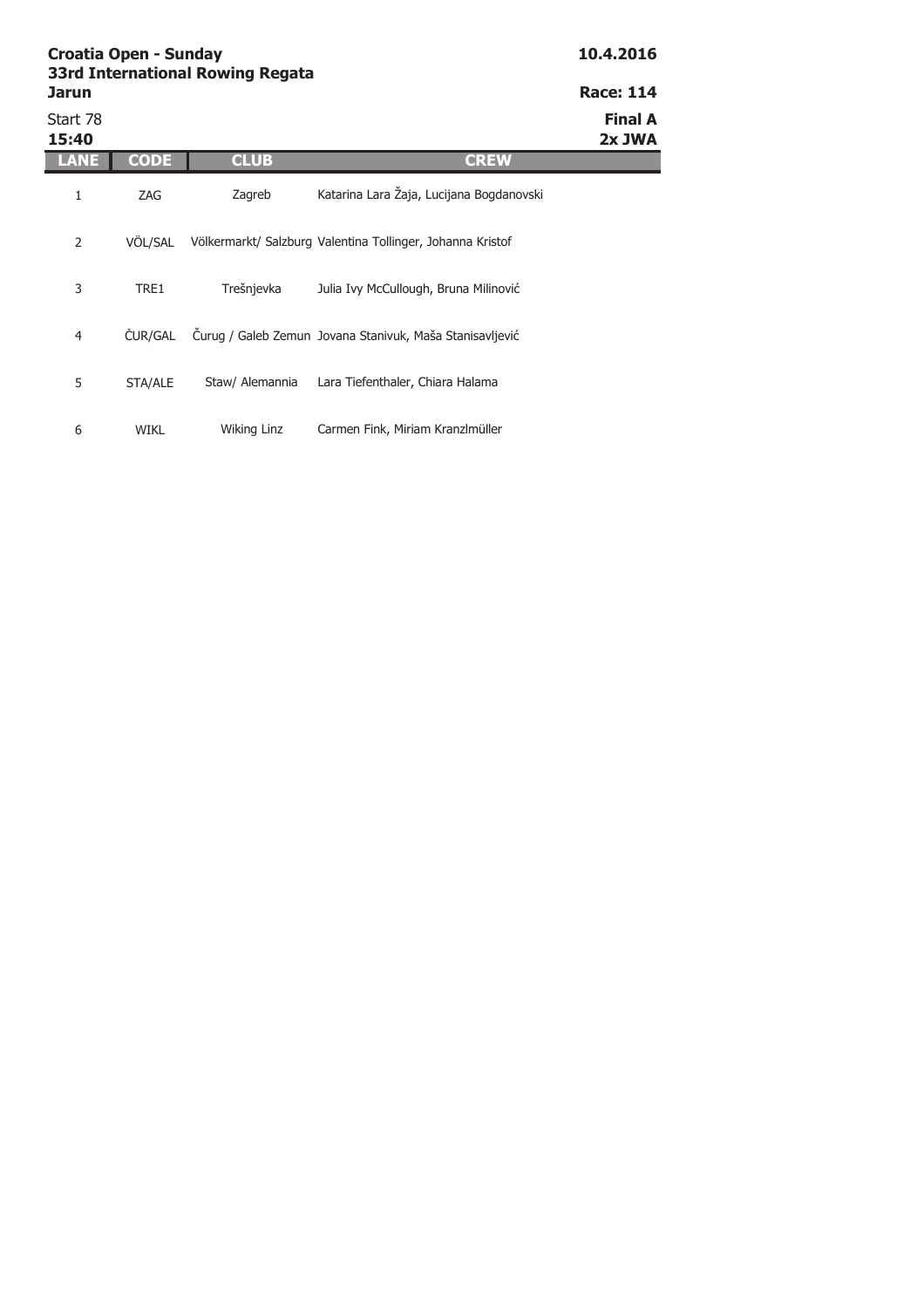| <b>Jarun</b>      |                  |                                      |                  | <b>Race: 115</b>         |
|-------------------|------------------|--------------------------------------|------------------|--------------------------|
| Start 79<br>15:45 |                  |                                      |                  | <b>Final B</b><br>1x SMA |
| LANE              | <b>CODE</b>      | <b>CLUB</b>                          | <b>CREW</b>      |                          |
| 1                 | SLN <sub>2</sub> | Slnava Pieštany                      | Ondrej Kovačovič |                          |
| $\overline{2}$    | <b>CIR</b>       | Circolo Ospedalieri                  | Nicola Zorzetto  |                          |
| 3                 | <b>GUS</b>       | Gusar                                | Toni Cetinić     |                          |
| $\overline{4}$    | EST1             | <b>Estonian Rowing</b><br>Federation | Geir Suursild    |                          |
| 5                 | EST <sub>2</sub> | <b>Estonian Rowing</b><br>Federation | Andreas Lünekund |                          |
| 6                 | MLA <sub>2</sub> | Mladost                              | Ante Ančić       |                          |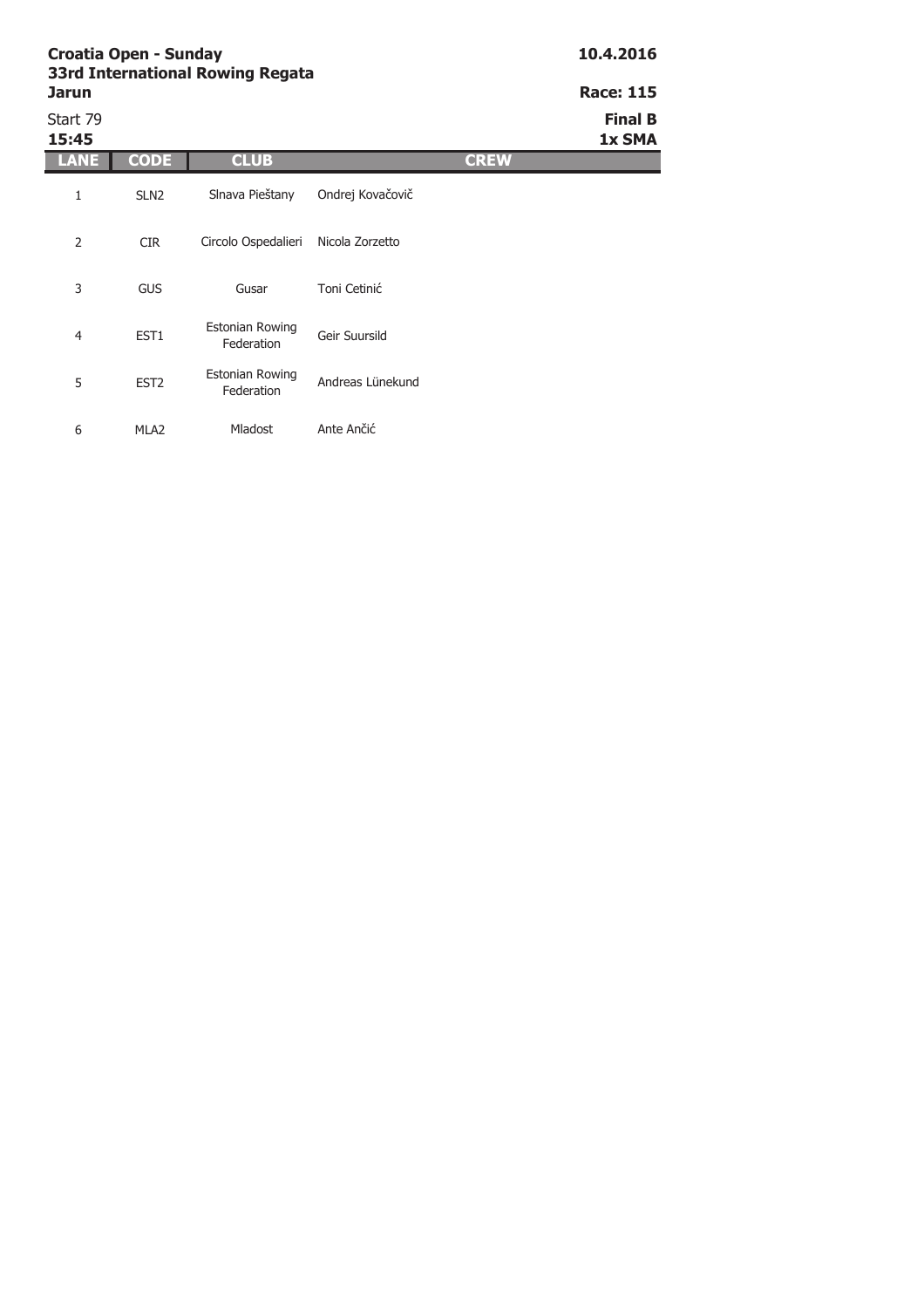| <b>Race: 115</b>         |             | <b>331 General Mowing Regate</b><br>Jarun |                                     |             |                   |  |
|--------------------------|-------------|-------------------------------------------|-------------------------------------|-------------|-------------------|--|
| <b>Final A</b><br>1x SMA |             |                                           |                                     |             | Start 80<br>15:50 |  |
|                          | <b>CREW</b> |                                           | <b>CLUB</b>                         | <b>CODE</b> | LANE              |  |
|                          |             | Matúš Vančo                               | Slnava Pieštany                     | SLN4        | 1                 |  |
|                          |             | Lukáš Babač                               | Slovak Rowing<br>Federation         | SVK1        | $\overline{2}$    |  |
|                          |             | Clemens Obrecht                           | Ottensheim                          | <b>OTH</b>  | 3                 |  |
|                          |             | Kökes Doguş                               | <b>Turkish Rowing</b><br>Federation | <b>TUR</b>  | $\overline{4}$    |  |
|                          |             | Matthias Taborsky                         | Pirat Wien                          | PIRW        | 5                 |  |
|                          |             | Matej Rojec                               | Ljubljanica                         | LJUB1       | 6                 |  |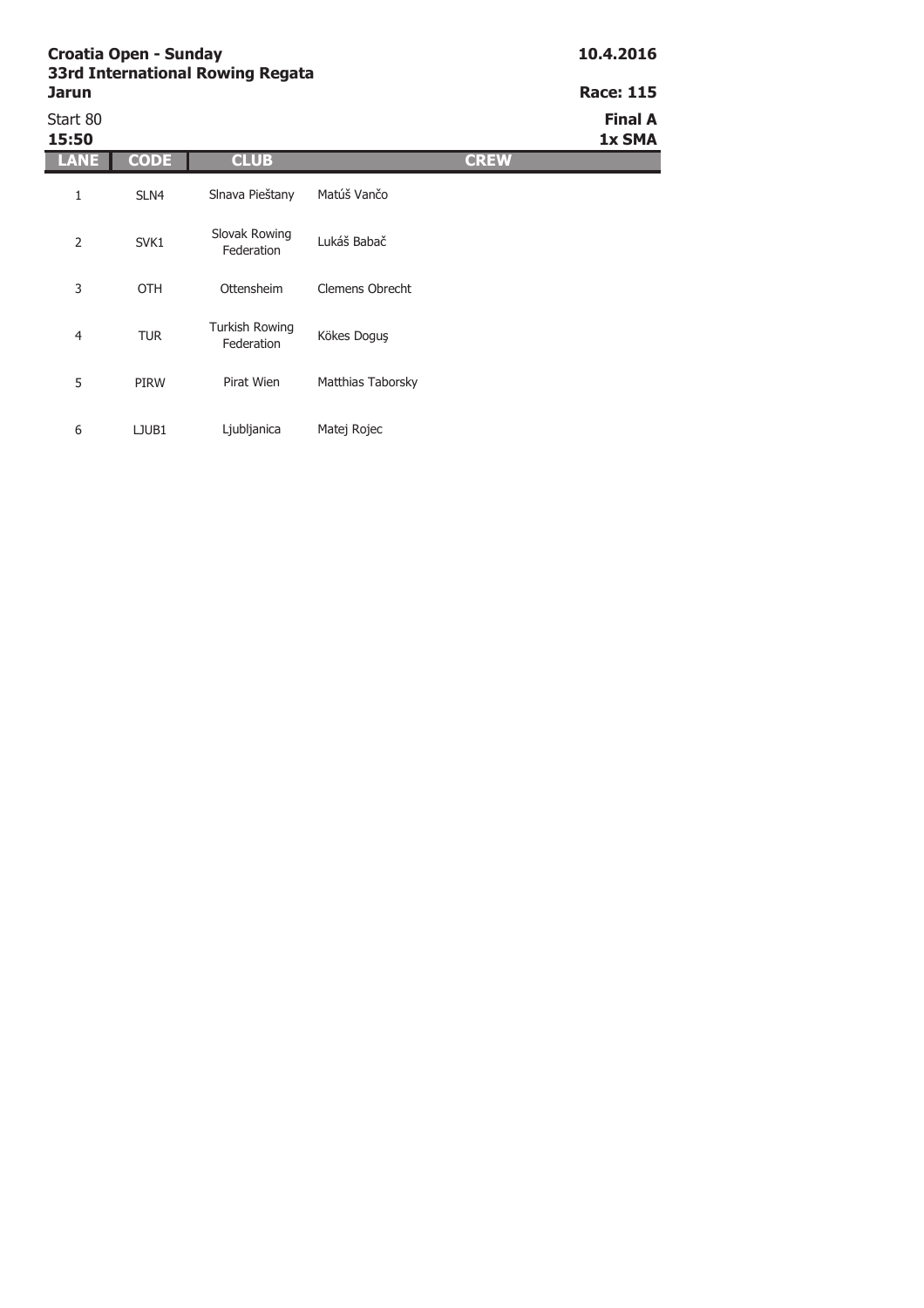| <b>Croatia Open - Sunday</b><br><b>33rd International Rowing Regata</b> | 10.4.2016   |                            |                                  |                          |
|-------------------------------------------------------------------------|-------------|----------------------------|----------------------------------|--------------------------|
| <b>Jarun</b>                                                            |             |                            |                                  | <b>Race: 116</b>         |
| Start 81<br>15:55                                                       |             |                            |                                  | <b>Final B</b><br>2x SML |
| ANE                                                                     | <b>CODE</b> | <b>CLUB</b>                | <b>CREW</b>                      |                          |
| 3                                                                       | JAR.        | Jarun                      | Juraj Prokopec, Juraj Herenda    |                          |
| 4                                                                       | <b>FRW</b>  | Friesen Wien               | Jakob Schmolzer, Phillip Kellner |                          |
| 5                                                                       | NAU-KL/FRW  | Wiking Linz/ Pirat<br>Wien | Max Lex, Sebastian Kabas         |                          |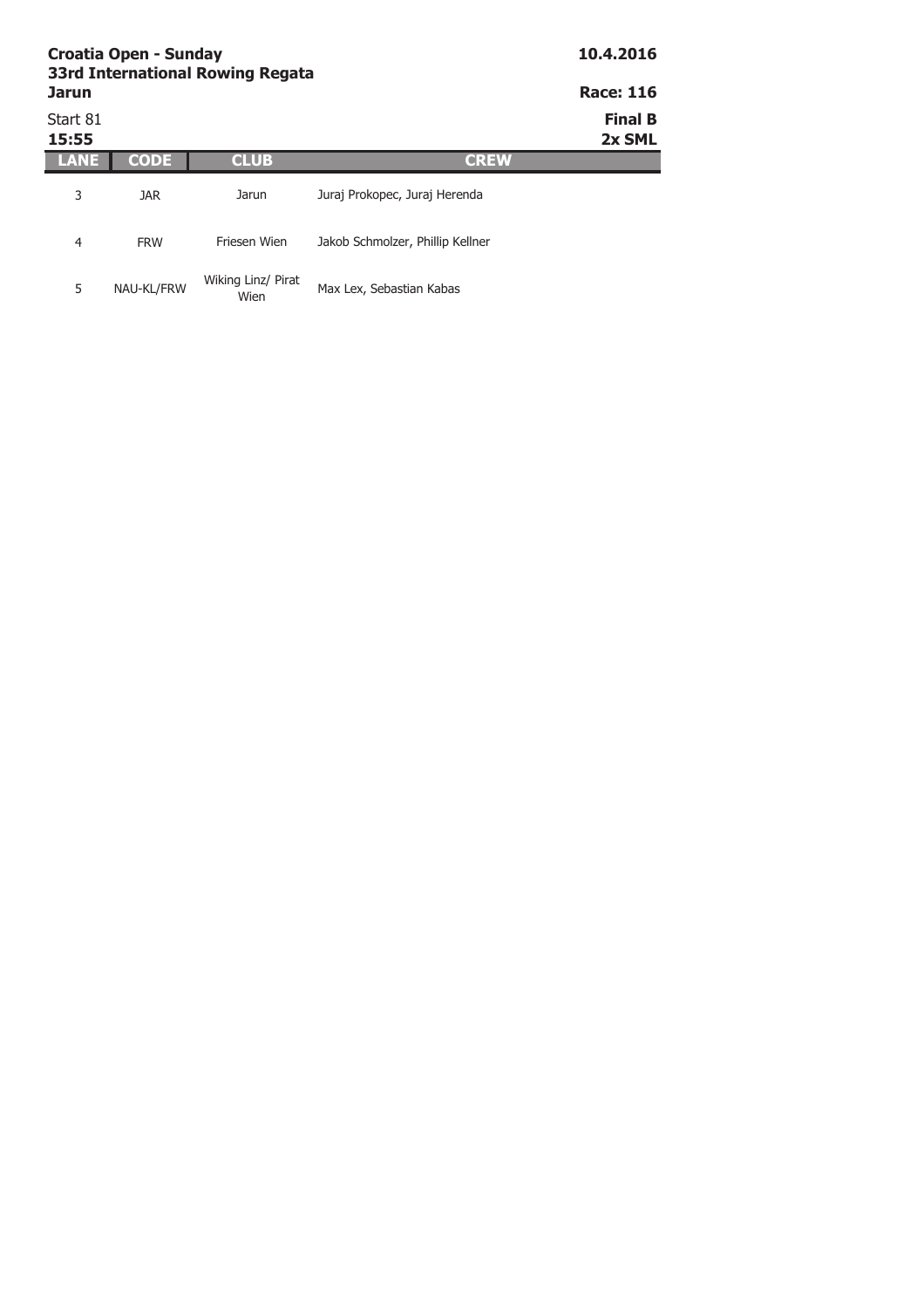| Jarun             |             | 33rd International Rowing Regata    |                                   | <b>Race: 116</b>         |
|-------------------|-------------|-------------------------------------|-----------------------------------|--------------------------|
| Start 82<br>16:00 |             |                                     |                                   | <b>Final A</b><br>2x SML |
| <b>LANE</b>       | CODE        | <b>CLUB</b>                         | <b>CREW</b>                       |                          |
| 1                 | MLA/KOR     | <b>Mladost</b>                      | Luka Pap, Dominik Šutalo          |                          |
| 2                 | LIA/NAU-KL  | Lia/ Nautilus<br>Klagenfurt         | Jiuri Suchak, Lukas Sinzinger     |                          |
| 3                 | <b>SLO</b>  | Veslaška Zveza<br>Slovenije         | Marko Bolha, Jalen Aleš           |                          |
| 4                 | <b>TUR</b>  | <b>Turkish Rowing</b><br>Federation | Emre Yigit Haymana, Mehmet Kocur  |                          |
| 5                 | <b>SVK</b>  | Slovak Rowing<br>Federation         | Mateš Šmida, Maroš Sloboda        |                          |
| 6                 | <b>SGTN</b> | <b>SGT Nautica</b>                  | Stefano Donat, Stefano Morosinato |                          |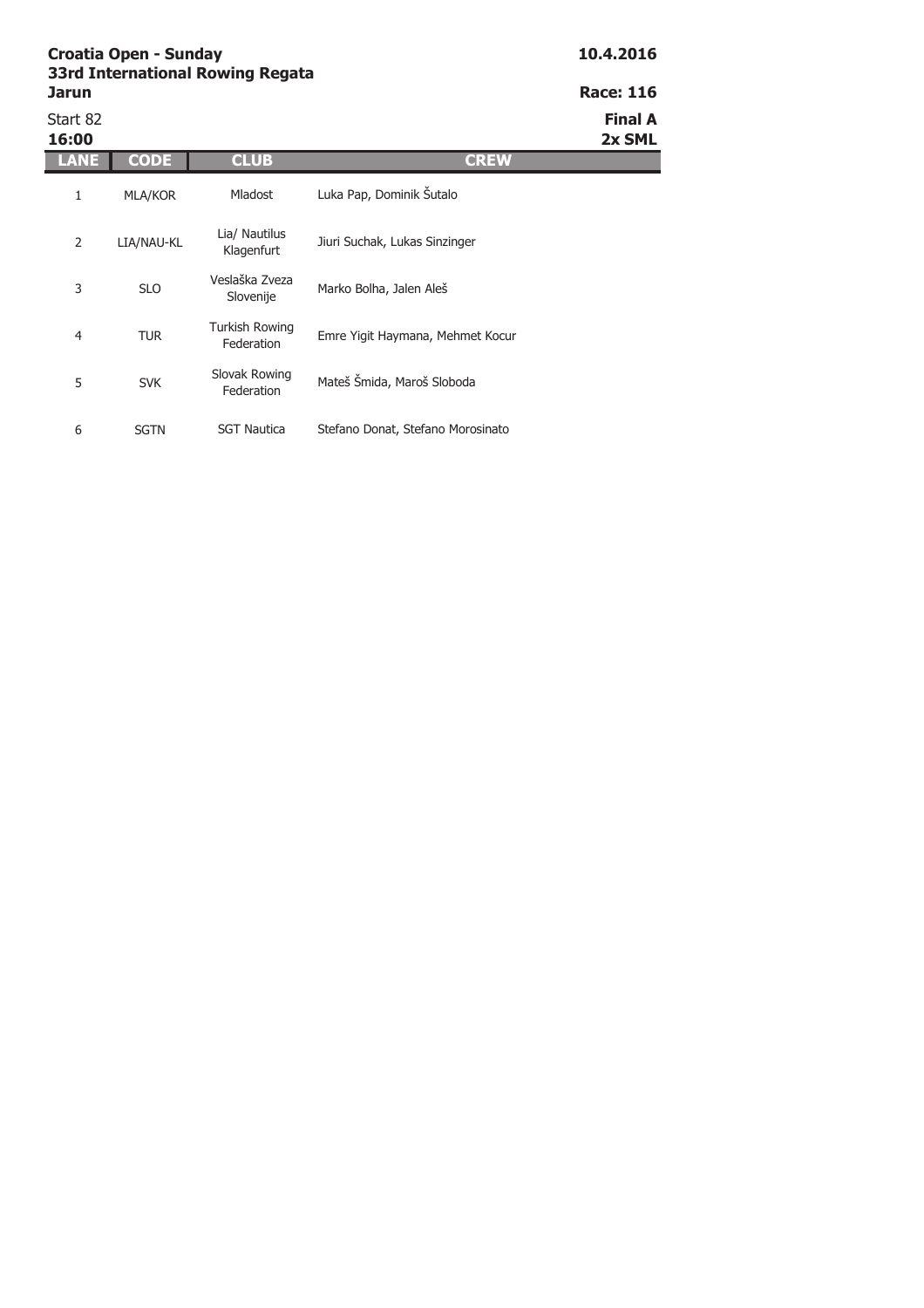Start 83 **Final A 16:05 4- SMA LANE CODE CLUB CREW** 1 LIA/OTH 2 JRI/VUK LIA Wien/ Ottensheim Bruno Bachmair , Nikolaus Beer, Marco Sendlhofer, Nicolas Schilcher Jadran Rijeka/ adran Kijeka/<br>Kombinacija Danijel Plišić, Mato Brandt, Toni Čavka, Bernard Samardžić

3 FEN 4 LIA/COMB 5 SRB LIA/ combination Cristoph Seifriedsberger, Maximilian Kohlmayr, Gabriel Hohensasser, Florian Walk Veslački Savez Srbije Uroš Dimitrijević, Marko Ristić, Dušan Slavnić, Zoran Rajić ERIC BERK SEZGEN, YIGIT ARIN, BESIM TOLGA ŞAHINOGLU, SELAHATTIN GÜRSOY

6 OTH Ottensheim Xaver Meusburger, Johannes Grantl, Johannes Hofmayr, Rainer Kepplinger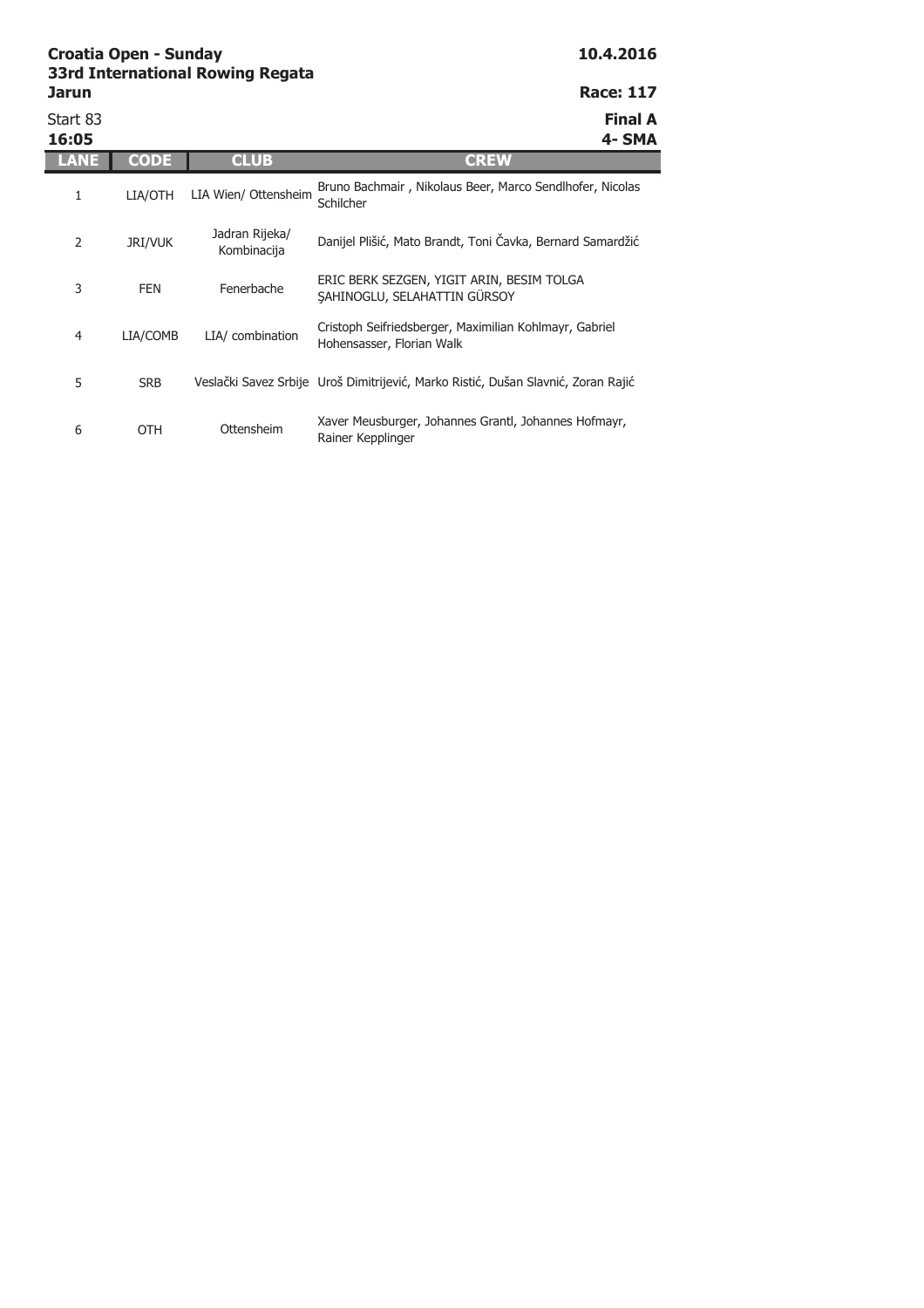| Jarun             |             |                    | <b>Race: 118</b>                                                    |
|-------------------|-------------|--------------------|---------------------------------------------------------------------|
| Start 84<br>16:10 |             |                    | <b>Final B</b><br>4x JMA                                            |
| LANE              | CODE        | <b>CLUB</b>        | <b>CREW</b>                                                         |
| 1                 | <b>NGU</b>  | Neretvanski Gusar  | Marin Krešić, Nikola Vugdelija, Ivan Ćelić, Misalv<br>Dragobratović |
| $\overline{2}$    | <b>MLA</b>  | <b>Mladost</b>     | Tin Hogenauer, Mislav Koljik, Marko Ukropina, Matej Čubek           |
| 3                 | <b>SGTN</b> | <b>SGT Nautica</b> | Andrea Starz, Enrico Secoli, Luca Giurgevich, Federico Menis        |
| $\overline{4}$    | <b>BLE</b>  | Bled               | Simon Bulovec, Tevež Koselj, Matej Čuk, Jakob Šolar                 |
| 5                 | <b>DAN</b>  | <b>Danubius</b>    | Ivan Grubor, Nikola Saratlić, Milan Švonja, Uroš Nenadić            |
| 6                 | <b>NEP</b>  | Neptun             | Filip Šiljeg, Patrik Papac, Mato Tikvica, Toni Crnjak               |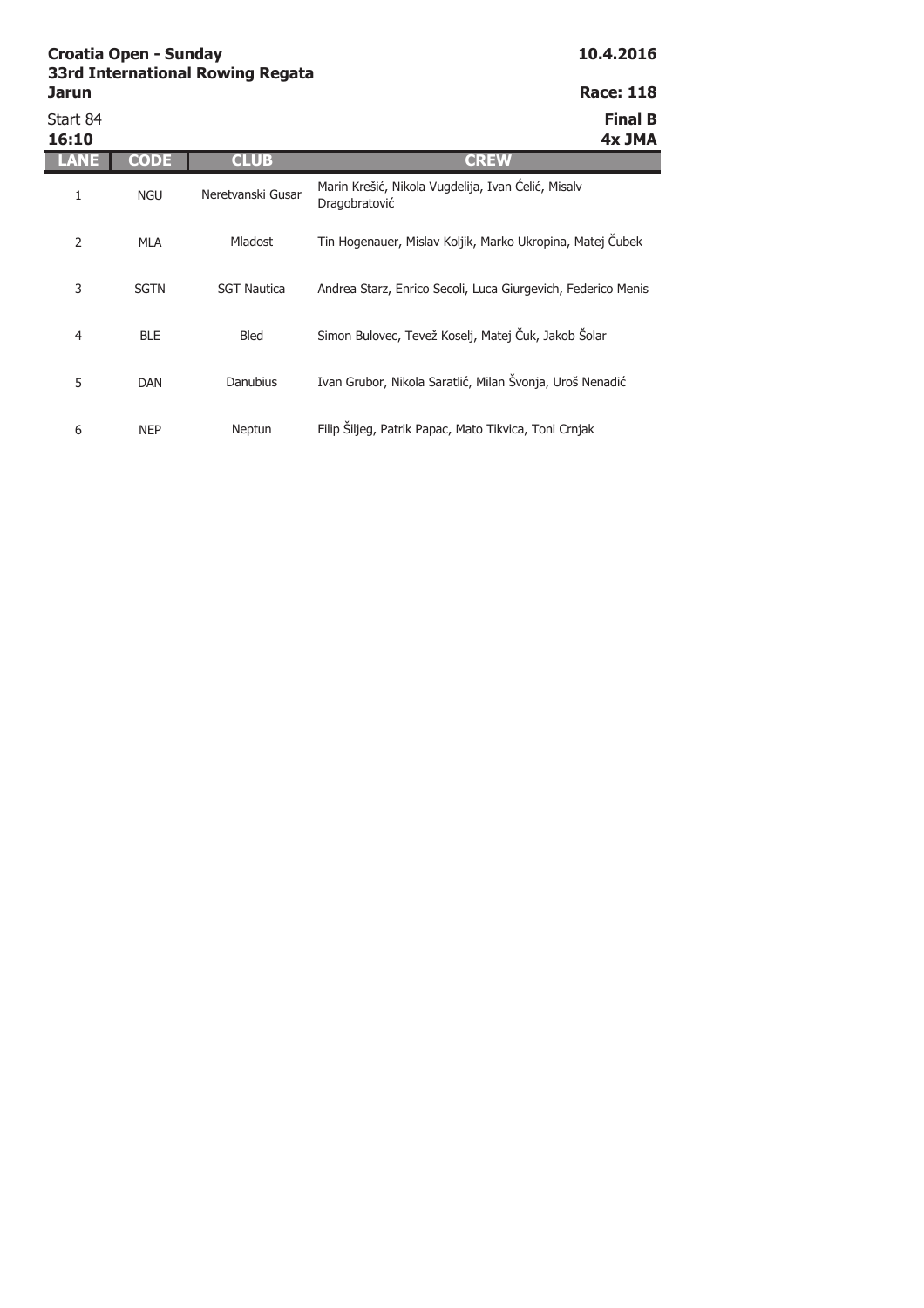| ssin millingunun iloming ilogulu |                  |
|----------------------------------|------------------|
| Jarun                            | <b>Race: 118</b> |
| Start 85                         | <b>Final A</b>   |

**16:15 4x JMA LANE CODE CLUB CREW** 1 NAUKL/COMB1 2 EST1 3 OTH 4 PIRW/KOMB 5 TUR1 Pirat Wien/ komb. Johannes Hafergut, Benedikt Neppl, Leopold Wiesinger, Umberto Bertagnoli Turkish Rowing Ahmet Ensar Yildirim , Bilal Karademir, Ömer Öner, Derviş Nautilus Klagenfurt/ Mario Loy, Maximilian Trattler, Mathias Zezulka, Bastian Ferch Estonian Rowing Federation Bertty Nurm, Tristan Lasn, Margus Kodasma, Martin Rahuoja Ottensheim Matthias Lindorfer, Lorenz Lindorfer, Jakob Stadler, Patrick Laggner

Federation

6 CIR Circolo Ospedalieri Francesco Marchetto, Alberto Martino, Mattia Campigotto, Andrea Mollena

Kemal Özdemir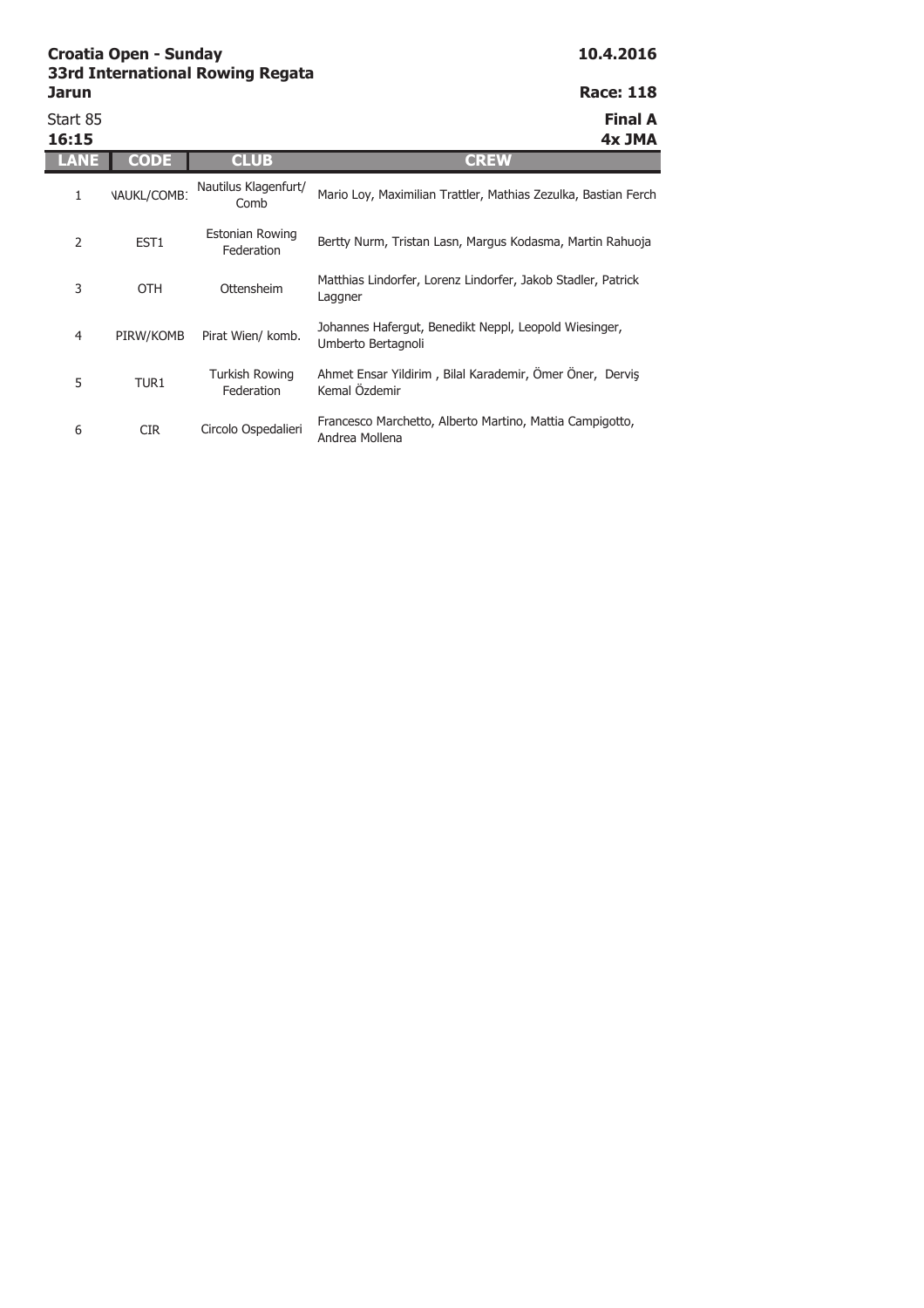Start 86 **Final A 16:20 8+ SW-STUD LANE CODE CLUB CREW** 2 EST 3 MLA 4 PMF 5 AGR Agronomski fakultet Žunić, Antonija Trlaja, Marija Škunca, Anđela Bejić, Ivona Lena Suzić, Iva Vukoja, Kristina Fistrić, Iva Polonji, Ines Bosanac Estonian Rowing Federation Kristel Lusikas, Karmen Alnek, Andra-Laura Meeksa, Maarja-Liis Salumae, Liisu Mitt, Nora Kuuts, Erli Mat, Jessika Scholz Mladost Snjezana Grgić, Marija Vrankić, Natasa Andrijašević, Lucija Ptiček, Lovorka Grgec Bermanec, Maja Radocaj, Silva Kramwe, Tihana Vrankovic, Sanja Kujundžić Prirod-Mat. Fakultet Rita Guić, Kristina Kozić, Ana Jovanović, Ela Gračan, Marija Leonora Gašpar, Marta Han, Klara Zubčić, Carmen Rožmanić, Boroša